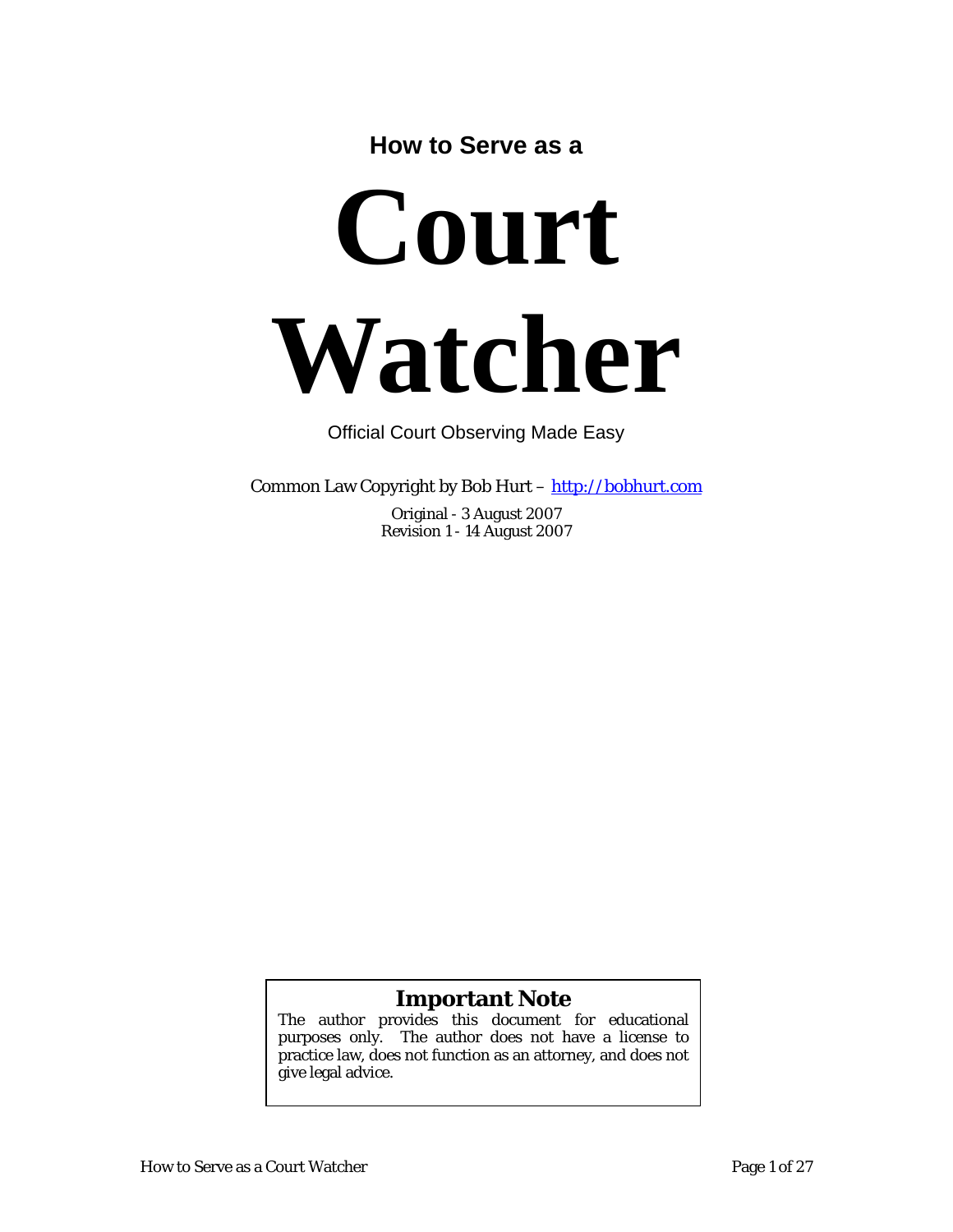| Florida Statute 876.07 Oath as prerequisite to qualification for public office  18       |  |
|------------------------------------------------------------------------------------------|--|
|                                                                                          |  |
|                                                                                          |  |
|                                                                                          |  |
|                                                                                          |  |
| Florida Statute 760.51 Violations of constitutional rights, civil action by the Attorney |  |
|                                                                                          |  |
|                                                                                          |  |
|                                                                                          |  |
|                                                                                          |  |
|                                                                                          |  |
|                                                                                          |  |
|                                                                                          |  |
|                                                                                          |  |

## **CONTENTS**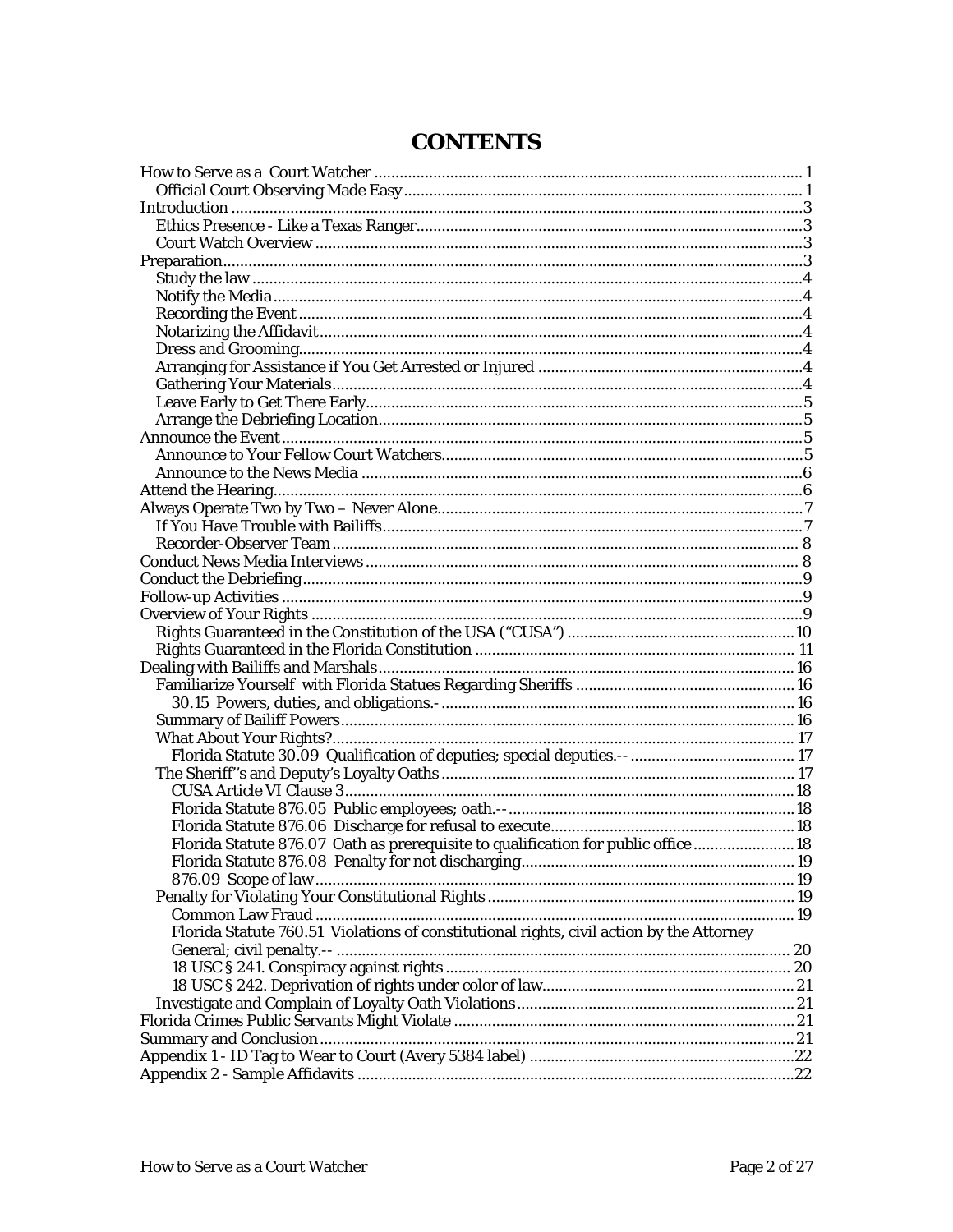# <span id="page-2-0"></span>**Introduction**

American courts at all levels have become nearly hopelessly corrupt because We The People (you and me, in case you didn't know) have not properly watched the activities in court and acted with unity to correct the injustices we see there.

I write this paper to help correct that problem, beginning with court watching. Here I outline a method for officially observing court activities easily and without trouble.

A full document for this purpose will tell you not only how to watch for injustice, but also how to take corrective action. Although this paper will not deal much with the corrective action, I will say this:

If you simply do a good job watching, many problems will correct themselves.

#### Ethics Presence - Like a Texas Ranger

To make this point, I recount the story I once read about the "Ethics Presence" of a Texas Ranger.

The Rangers made an immediate impact upon people just by showing up in their presence. They did so by their typically large, imposing, steely-eyed courage and hard character.

Ordinary people palpably felt a Ranger's presence, when he walked into the room, even if he did not wear a badge. As he gazed around the room, his piercing glance made even the law-abiding folks felt nervous. If his gaze settled on an individual for a second or more, that person took on a "hunted" look and immediately felt an urge to leave the room.

I intend with this paper that all who take on the mantle of "Court Watcher," "Official Court Observer," or "Court Ranger" will become the new Texas Rangers of America's court rooms, court houses, and other public places where officials administer justice.

#### Court Watch Overview

As a Court Watcher, you will find out when someone must make an appearance in court. You will

- x prepare yourself,
- x attend the hearing with at least two companions ("never leave your wingman"),
- x record the event (if possible),
- x observe what happens,
- x studiously take notes, including the names and badge numbers of officers present and the names and contact information of other Court Watchers,
- x participate in a debriefing at the law library or other meeting place,
- x prepare an affidavit of injustices you observed, and
- x assist the victim of the injustices to obtain justice.

## **Preparation**

You need to consider these preparation factors: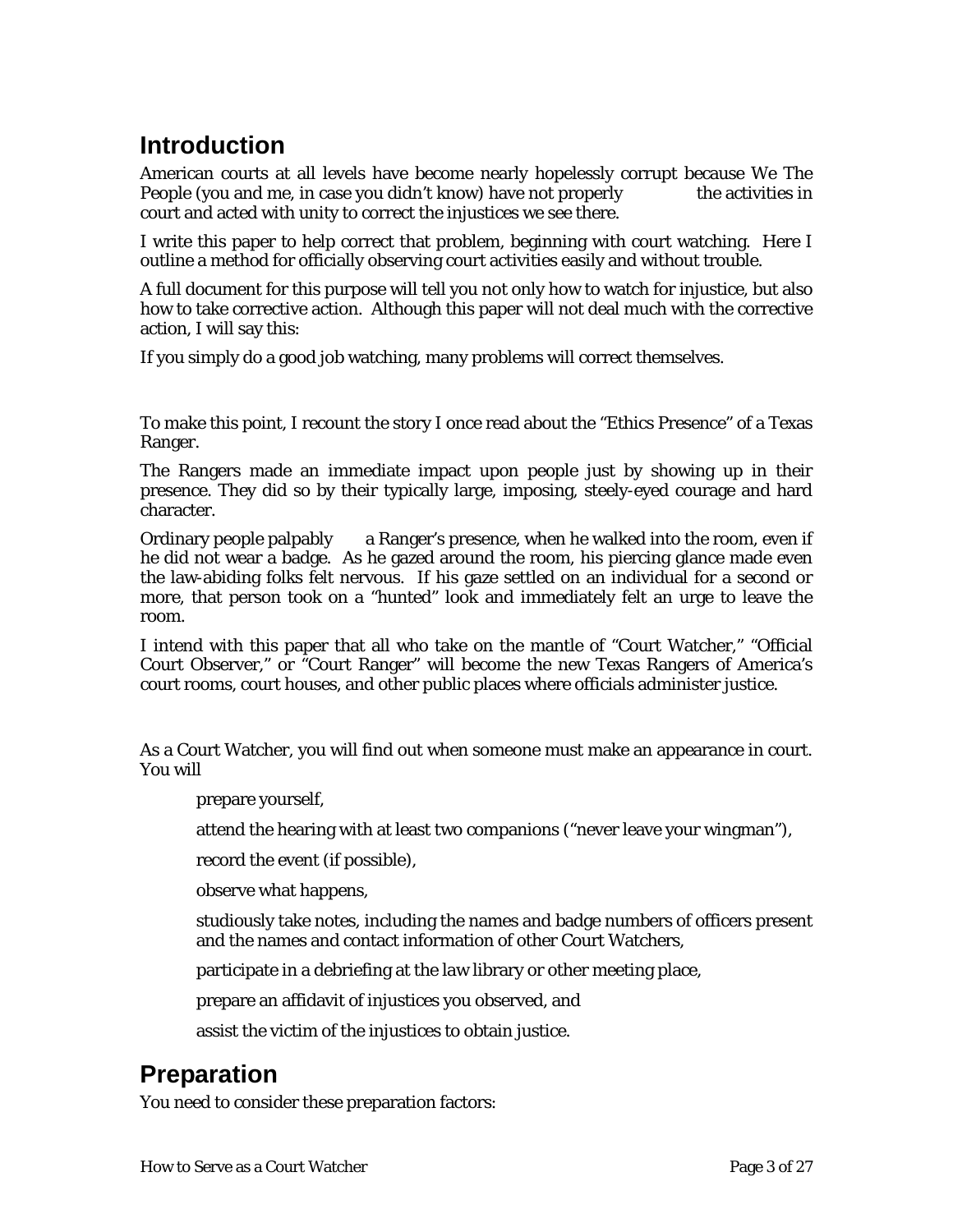#### <span id="page-3-0"></span>Study the law

Read the Constitutions of USA and your state, and the criminal statutes and codes of the US and the state. Without knowing them, you will not know how to recognize a crime when you see it.

#### Notify the Media

Members of the print and broadcast media might report the event if you give them sufficient notice, particularly if a lot of Court Watchers will attend. Give them advance notice.

#### Recording the Event

Buy a small digital recorder that you can attach to your lapel or put in your shirt pocket. I use an Olympus WS-320M with 1G memory. State court judges MUST allow you to make a recording, but you have to give him advance notice. Federal court marshals do not allow you to bring recording devices into the building, but I believe that prohibition unconstitutional and I do not willingly obey it. Let your conscience guide you. If you take a recording device into the Federal building, you will need to conceal it well. The marshals might confiscate it if they search after you pass the entry guards.

#### Notarizing the Affidavit

Study the state notary laws and obtain a Notary Public license. Court Watchers have a hard time getting their affidavits notarized. Every Court Watcher should have a Notary license.

#### Dress and Grooming

If you dress for business, public officials will take you seriously and treat you with more respect than a disrespectfully attired visitor to the courts. Dress respectfully and business-like, and groom yourself nicely to engender respect in court officers.

#### Arranging for Assistance if You Get Arrested or Injured

If you attend a courthouse and stand up for your rights, you could suffer arrest and ejection from the building or incarceration. Let adults at home know that you plan to attend a hearing as a Court Watcher, and arrange in advance for someone to bail you out or pick you up if you do get arrested. Do not carry a bunch of unnecessary things with you. Leave your normal wallet or purse at home, and take one with some bare essentials (driver license and one credit card, if you have them). I always carry some silver coins with me because they prove I have property and don't operate as a vagrant.

#### Gathering Your Materials

Get all the materials you will need for the event:

- x Notary stamp and record book
- x Notepad and two blue-ink pens
- x Blank affidavit forms (see appendix)
- x Digital voice recorder and/or small video camera
- x Court Watcher Name tag (see appendix) that identifies you as a member of the press (investigative reporter).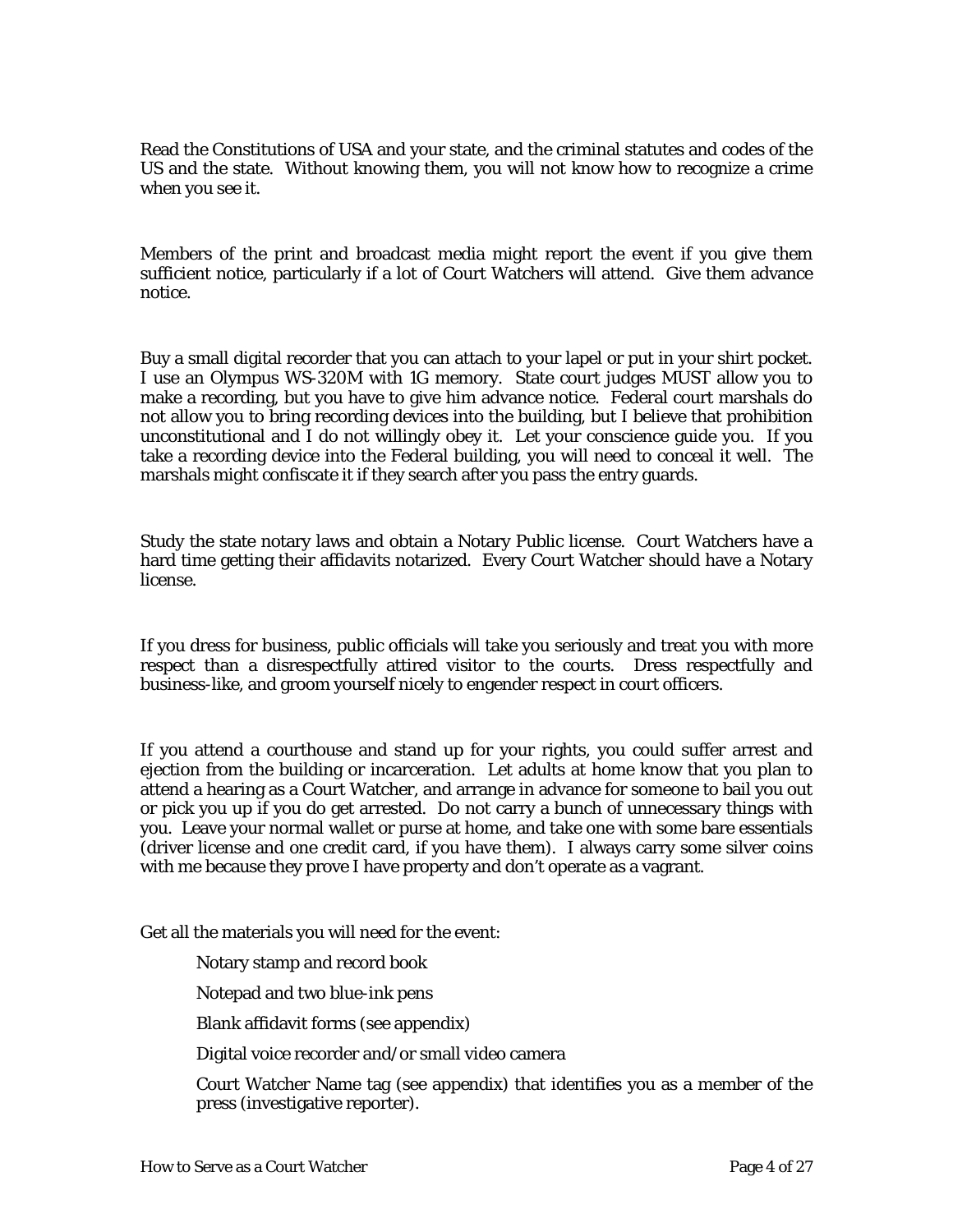- x Bottled water don't let yourself dehydrate.
- x Any medication you might need overnight, in case you get arrested.
- x Business cards and flyers to give to news media personnel and other people in the courtroom so they will know who you are. Public people might want to become Court Watchers too.

## Leave Early to Get There Early

Many court hearings last only a few minutes. And when judges know court watchers will arrive, they often reschedule the hearing location in order to make people miss the hearing. So, leave plenty early in order to arrive in time to meet with the other court watchers and find the proper hearing room.

## Arrange the Debriefing Location

When you arrive at the courthouse, you should discuss with fellow Court Watchers where to hold your debriefing after the hearing, and decide on the place. I prefer the courthouse law library conference room because it takes only a few minutes to get there and it usually accommodates upwards of a dozen people.

## **Announce the Event**

You must prepare a proper announcement of the court hearing and send it out via some combination of mail, email, fax, telephone, and web site posting.

## Announce to Your Fellow Court Watchers

In the announcement, you must provide sufficient information so people will have the ability to find the event, show up on time, and spread the news of the event to their mailing lists and personal associates. If you want people to come and support you or your friend, you must provide them with this information and not make them beg for or wonder about the details. And you must motivate them to come by explaining the purpose and why their attendance matters. Answer the following questions at a minimum:

- 1. When will the event occur?
	- a. Date
	- b. Time
- 2. What type of event will occur? (e.g., Court hearing, rally)
- 3. Why will the event occur (who needs the support)?
- 4. What issue made the event necessary?
	- a. The circumstances that led to the event.
	- b. What the event will accomplish
	- c. Why the people should attend the event (sell them on its value)
- 5. Who will officiate at the event? (e.g., Judge Freddy Featherfingers)
- 6. When and where should people meet
	- a. Exact time (e.g., at least  $\frac{1}{2}$  hour before event starts)
	- b. Exact, convenient, and easy-to-spot location (e.g., in front of the courthouse steps below no-parking sign)
- 7. Where will the event occur? (look up the exact location yourself )
	- a. Place (e.g., Pinellas County Criminal Justice Center)
		- b. Floor #
		- c. Room #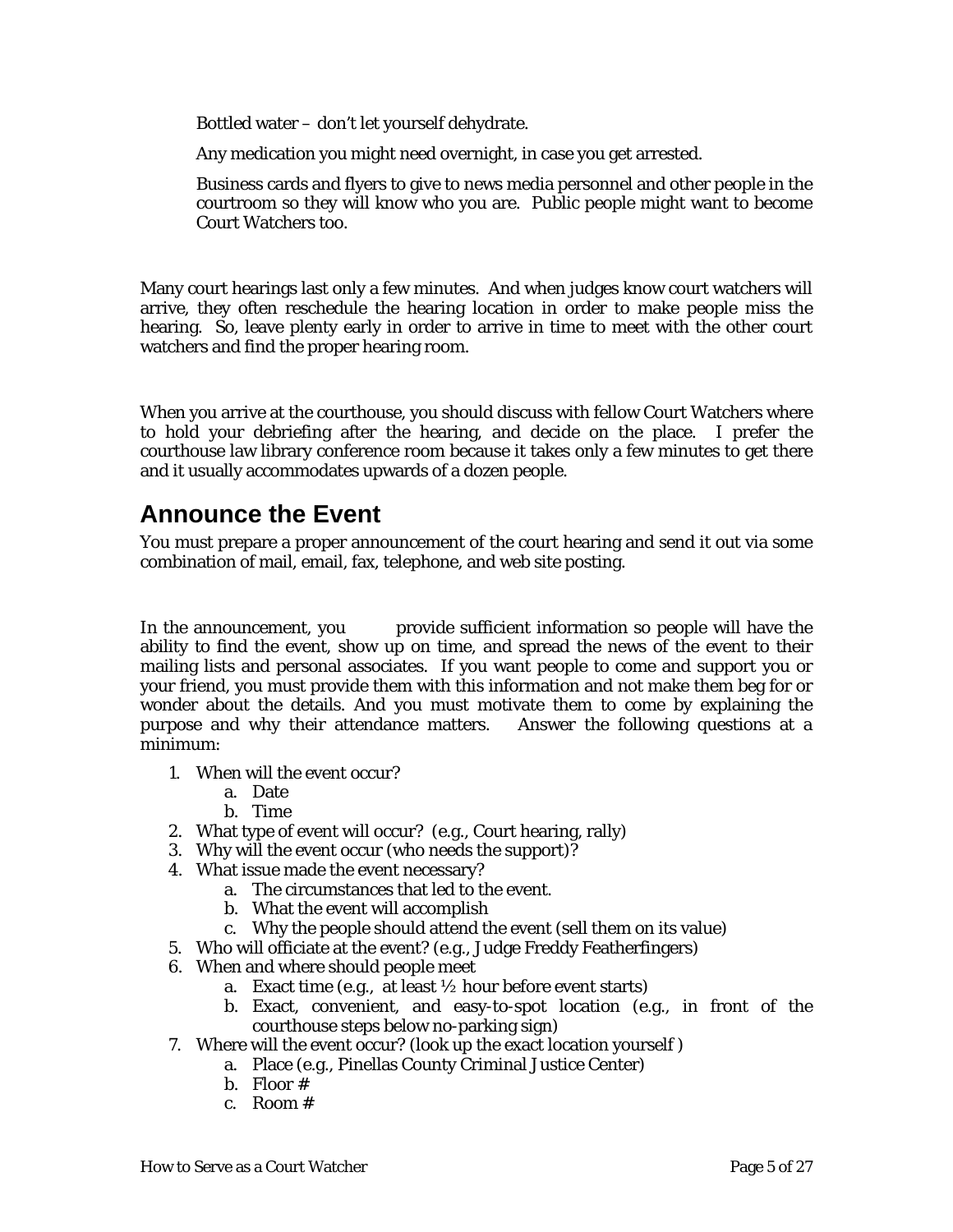- d. Address
- e. City State Zip
- f. Phone
- 8. How will people find the place?
	- a. Driving instructions from main geographical reference points
	- b. Provide a link to Google Map or other map reference
- 9. How will people recognize you?
	- a. Include a recent photo of yourself.
	- b. Describe yourself and what you will wear or carry.
- 10. What items should people bring?
	- a. Note pad and pen
	- b. Laptop computer
	- c. Cell phone (not allowed in Federal court)
	- d. Still or video camera with tripod (not allowed in Federal court)
	- e. Digital or other audio recorder (not allowed in Federal court)
	- f. Business cards and/or flyers
- 11. What special items should people remember or do?
	- a. Dress professionally
	- b. Comport with dignity
	- c. Wear Court Observer (or other) badge
	- d. Appoint a leader and spokesperson
	- e. Show up early
- 12. What extra activities will occur?
	- a. Hand out Constitution booklets, business cards, flyers.
	- b. Get petitions signed.
	- c. Invite others to this or future events.
- 13. How will people contact you for more information?
	- a. Your name
	- b. Your e-mail address
	- c. Your phone number
	- d. Your mailing address

#### Announce to the News Media

Also send the same announcement to members of the news media, then follow up with a phone call to find out whether they received the announcement and plan to attend the hearing. Add this heading information to the announcement for them – it should contain the name of your group leader or media contact person:

#### **Media Alert**

- x Court Watcher's Media Contact Person
- x Telephone number
- x E-mail address

## **Attend the Hearing**

When you arrive at the courtroom, and during the hearing, show your best and most dignified behavior. Make no disparaging remarks. Don't engage in loud, rowdy, or boisterous behavior. Don't make a "scene" of any kind unless an official tries to violate your rights.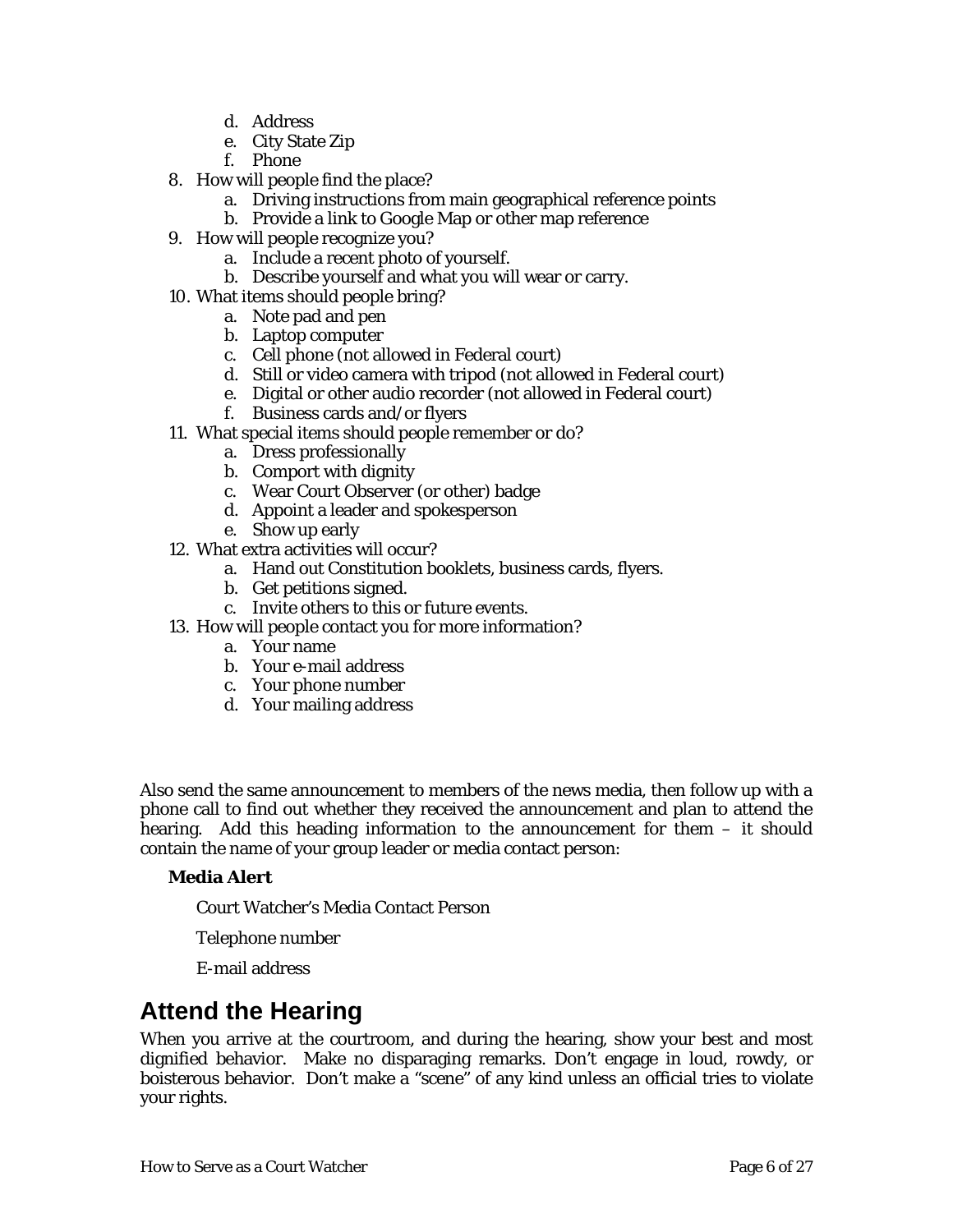Put your name badge on before you enter the building. Carry your credentials including business cards showing you as a member of your group, and if possible a group identity card showing your photograph and name on it.

Prior to the proceeding in a non-federal court, set up a single video camera after notifying the judge and asking where to put it. Set up your audio recorder so it can receive the sound properly for a good recording.

In the courtroom proceedings, remain silent unless an officer addresses you or someone violates your rights. When you speak, do so calmly, with dignity, without histrionics, and in a polite and businesslike way. If you get into any kind of verbal confrontation, do not threaten anyone and do not try to aggravate anyone. If someone tries to violate your rights, tell the violator in a calm, dignified tone that you have rights, that you yield and waive none of your rights, and that you demand that the violator respect your rights.

Always sit with fellow court watchers, unless you appoint one of your fellows to sit apart and with no apparent connection to you (and no name tag), such as by sitting on the other side of the room. In case the judge or a bailiff orders everyone out, the other court watcher will have a position from which to observe and write the observations.

Take notes obviously, as a good reporter should. You may nod your head in agreement when the judge or other officer does something right. You may shake your head in disapproval when the judge or other officer does something wrong. You may turn and look at a fellow court watcher and make inoffensive gestures such shrugging your shoulders.

You should make your presence known by the officers of the court, and make your professional and non-threatening demeanors obvious, too. Remember here that you have the purpose of letting your presence and attentiveness pressure the officers to behave righteously, and by setting a good example for them.

Once the litigant you advocate has finished with the presentation or hearing, uniformly stand and follow the litigant out of the room to let the government know who you were supporting. This professionally maintains a show of support that the judge will find obvious.

At the end of the proceeding, comport yourself with dignity, and do not start discussing the case in the courtroom or hallways. You do not know who will listen to your comments, and you do not know the existence of hidden microphones. Go to the courthouse law library conference room, or to a pre-arranged location for a debriefing.

# **Always Operate Two by Two – Never Alone**

Remember that the entire process of court watching can cause you some personal problems aside from the time away from your family, job, and other personal activities. A bailiff might approach you and harass you or try to violate your rights in some way.

## If You Have Trouble with Bailiffs

If some such of trouble arises that involves you, the authorities (bailiffs) will want to single you out, isolate you from your fellows, and either subjugate and abuse you, or eject you from the court room, and/or the building, and/or the courthouse grounds.

If that happens, always encourage at least two of your fellows to go with you to watch and document what happens.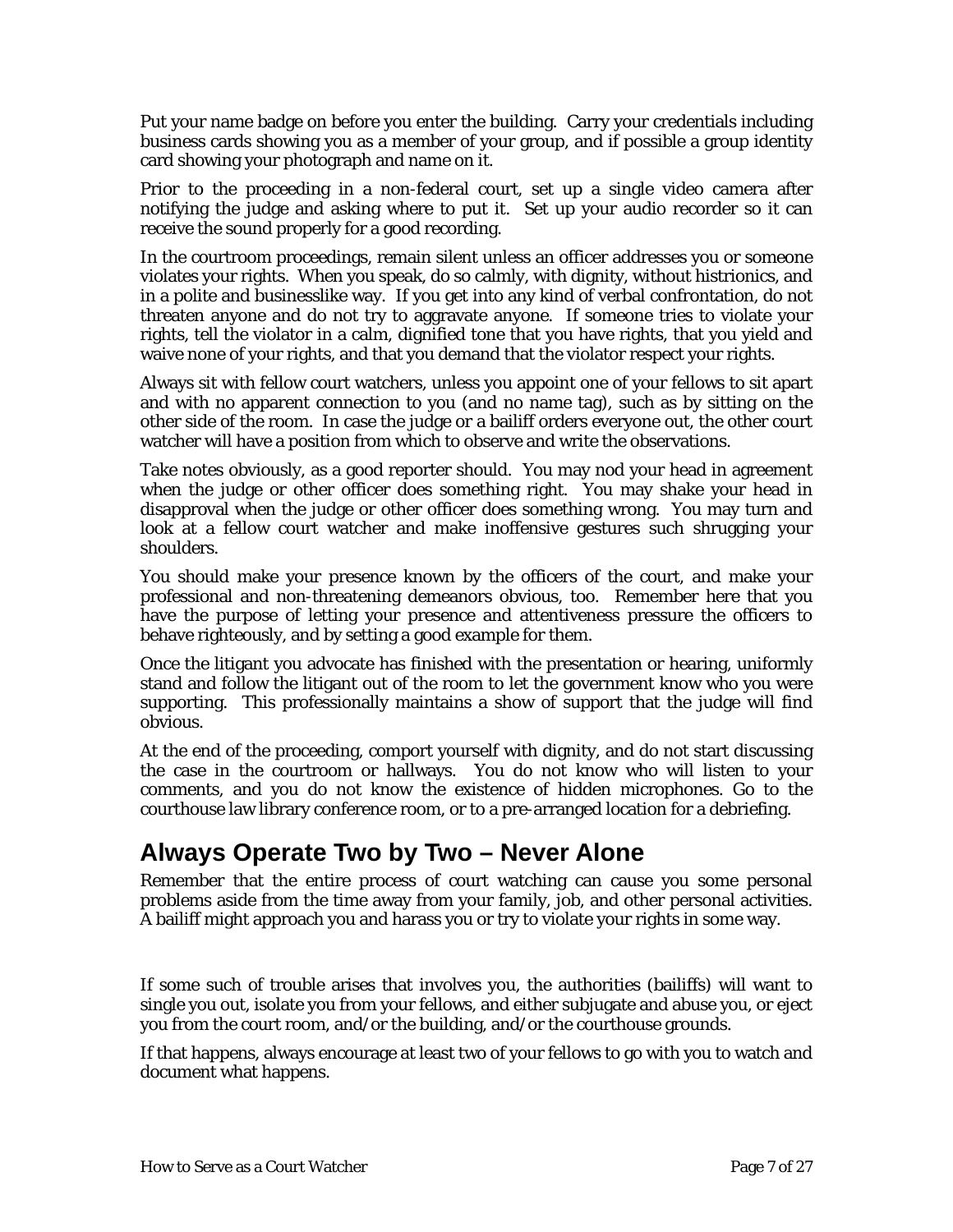Ask, obtain, and write down or record the name and badge number of the assailant, and write down the specific words and actions of the assailant. Do not threaten or behave belligerently toward the assailant, but do stand up for your rights, and inform the assailant of those rights, even though the assailant yells continuously at you and physically roughs you up.

If you see a bailiff or other official act in an intimidating, obnoxious, or abusive manner to one of your fellows, ensure that at least two of you accompany him if and when the assailant escorts, carries, or drags him away. Record and write down everything you see and hear at the moment it happens.

## Recorder-Observer Team

When two people accompany a victim of bailiff brutality or abuse, they might find it difficult to record and write what happens, but they should do so anyway, and they should not allow anyone to take the recorder or paper or pen from them. Some such teams might find it most effective if one acts as the writer, and the other as the recorder/speaker, making sure to say the names and badge numbers of the assailants, and say what happens when it happens. Always enunciate clearly, and hold the recording device so that the manner of holding it does not cause a lot of microphone noise.

# **Conduct News Media Interviews**

If members of the news media have attended the event, your leader should introduce himself, exchange business cards, and make a statement about your purpose for attending the hearing.

Remember your purpose. You do not observe the court proceeding so the world can hear about your issues. You do it to impact the court officers in order to encourage them to remain honest in the case at hand.

Nominate one spokesperson for your group. Stand behind the spokesperson without contradicting or distracting from the message.

Always have a written flyer, pamphlet, or other information sheet available to hand to the reporter. It should contain a precise quotation the way you want it to appear in print. The leader should hand the media person a prepared script that explains your purpose and tells how to contact your group for more information. The leader should also say the group wants to attract more members in order to watch proceedings, report any crimes witnessed, and thereby return some semblance of honesty and integrity to our courts.

Tell the press only the reason you attend the hearing or event. If you and others tell the press about your personal issues, you water down your effort and diminish your effect and the group's credibility. Your opponents will cast you as people with a gripe verses a united group trying to stop government corruption and improve honesty.

Remember: when your day in court comes, do you want your supporters to broadcast their issues to the press, or do you want the press deservedly to focus its attention on you and your case? United you stand; divided you fall.

If your litigant friend has an attorney, the attorney might make a brief statement to the media persons also. The attorney will probably not want the judge to think the attorney orchestrated the appearance of court watchers or the press, for that might prejudice the judge against the attorney or your litigant friend.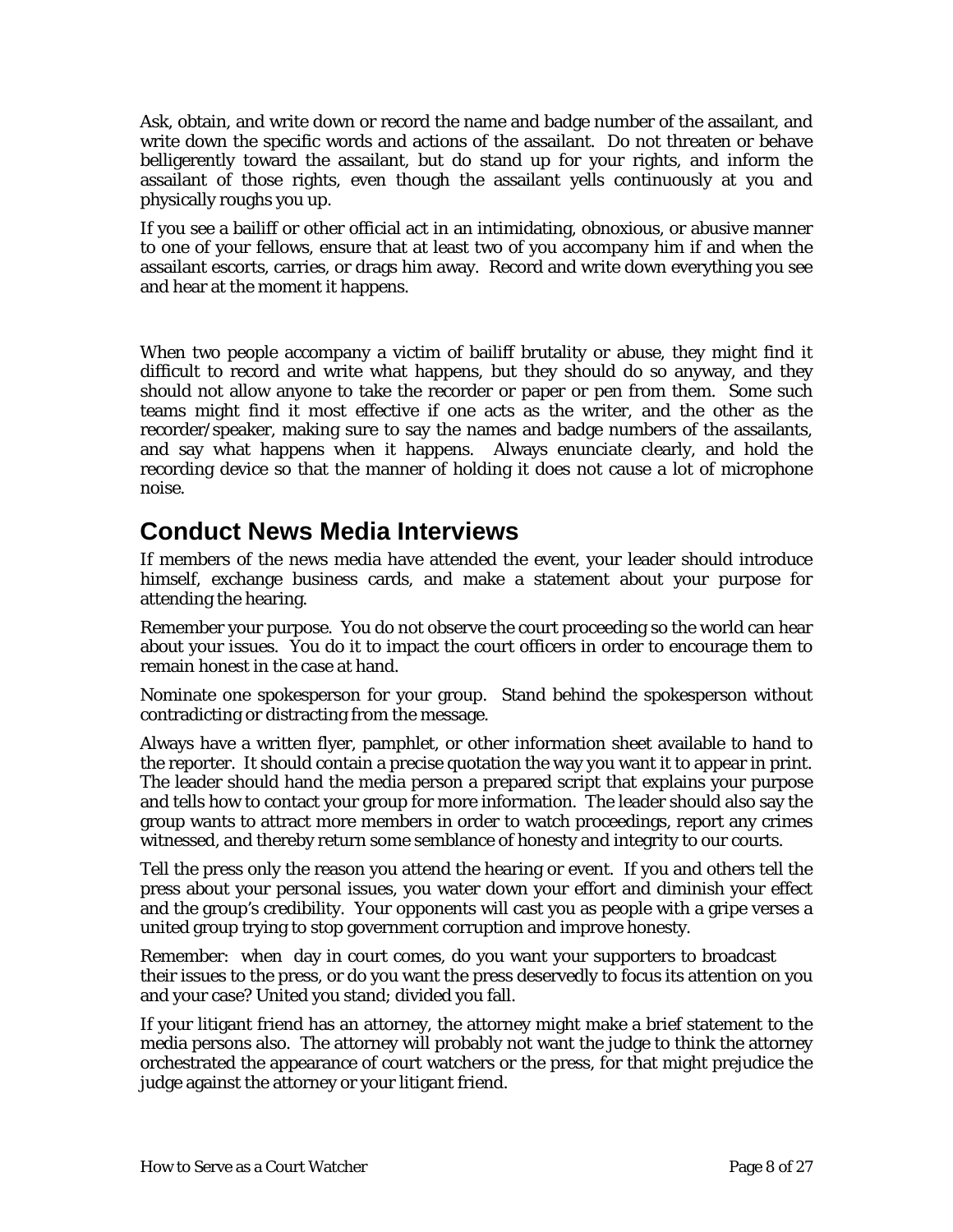# **Conduct the Debriefing**

You should attend a debriefing after the hearing. Do it in a place you have pre-arranged, such as the courthouse library conference room, at a local library conference room, in the banquet room in a local restaurant, or in the conference room of a local business.

At the debriefing, compare notes and write your affidavits on the crimes you witnessed the court officers commit.

This provides you an excellent opportunity to review the proceedings and analyze who did what right or wrong. You can help your associate litigant to do a better job in the next hearing.

Also, discuss the application of the crime laws to the behavior of the officers of the court. At the debriefing, hand-write your affidavits. Get them witnessed by two people or notarized on the spot. Ideally, file them with the clerk and purchase a certified copy to give to the litigant.

# **Follow-up Activities**

You can and should work together for numerous follow up activities.

- x You can hand out business cards, flyers, and pamphlets to other attendees at the hearing, or to people waiting for a hearing or otherwise in the courthouse or on its grounds.
- x If you actually witnessed crimes by court officers, use the affidavits of at least three people as the basis of the criminal complaint. Call the Sheriff and ask him to come or send a deputy to take your formal complaint.
- x You can inform members of the print and broadcast media of any newsworthy occurrences.
- x You can file a complaint with We The People Institute of Florida by visiting http://wtpifl.com.
- x You can, as a group, send letters to the court officers demanding better performance in the future.
- x You can file a racketeering lawsuit against officers who worked together to commit fraud or extortion.
- x You can work together to get judges impeached, bailiffs fired, and attorneys disbarred who violate the rights of litigants or court observers.

And, you should.

## **Overview of Your Rights**

You cannot do a decent job of court watching in the presence of hostile judges, bailiffs, and attorneys unless you know and demand respect for your rights. To determine your rights, review the Constitution for the USA and your state, Florida in the example below.

Most judges and Supreme Court justices believe the Constitutions guarantee rights only as they interpret them. For example, your right to freedom of speech does not include the right to lie about another person so as to defame, libel, or slander. In other words, rights have limits to the extent they interfere with the exercise of others' rights. The legislatures and judges attempt to define the boundary between the two, and many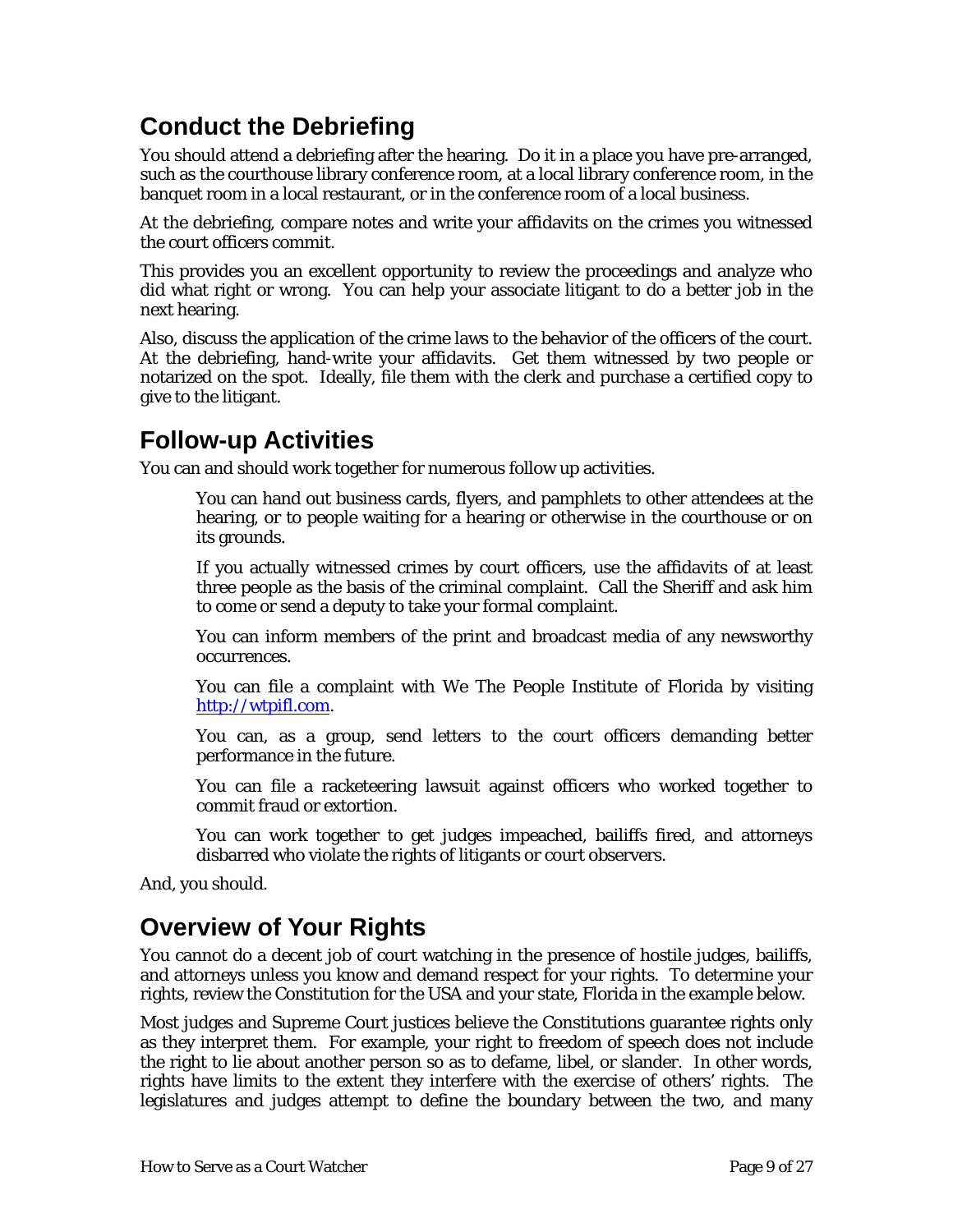people believe they do a terrible job of it. Nevertheless, we do have those systems of rights and justice, and we must make the best of them.

Rights Guaranteed in the Constitution of the USA ("CUSA")

**Amendment I** - Congress shall make no law respecting an establishment of religion, or prohibiting the free exercise thereof; or abridging the freedom of speech, or of the press; or the right of the people peaceably to assemble, and to petition the Government for a redress of grievances.

**Amendment II** - A well regulated Militia, being necessary to the security of a free State, the right of the people to keep and bear Arms, shall not be infringed.

**Amendment III** - No Soldier shall, in time of peace be quartered in any house, without the consent of the Owner, nor in time of war, but in a manner to be prescribed by law.

**Amendment IV** - The right of the people to be secure in their persons, houses, papers, and effects, against unreasonable searches and seizures, shall not be violated, and no Warrants shall issue, but upon probable cause, supported by Oath or affirmation, and particularly describing the place to be searched, and the persons or things to be seized.

**Amendment V** - No person shall be held to answer for a capital, or otherwise infamous crime, unless on a presentment or indictment of a Grand Jury, except in cases arising in the land or naval forces, or in the Militia, when in actual service in time of War or public danger; nor shall any person be subject for the same offence to be twice put in jeopardy of life or limb; nor shall be compelled in any criminal case to be a witness against himself, nor be deprived of life, liberty, or property, without due process of law; nor shall private property be taken for public use, without just compensation.

**Amendment VI** - In all criminal prosecutions, the accused shall enjoy the right to a speedy and public trial, by an impartial jury of the State and district wherein the crime shall have been committed, which district shall have been previously ascertained by law, and to be informed of the nature and cause of the accusation; to be confronted with the witnesses against him; to have compulsory process for obtaining witnesses in his favor, and to have the Assistance of Counsel for his defence.

**Amendment VII** - In Suits at common law, where the value in controversy shall exceed twenty dollars, the right of trial by jury shall be preserved, and no fact tried by a jury, shall be otherwise re-examined in any Court of the United States, than according to the rules of the common law.

**Amendment VIII** - Excessive bail shall not be required, nor excessive fines imposed, nor cruel and unusual punishments inflicted.

**Amendment IX** - The enumeration in the Constitution, of certain rights, shall not be construed to deny or disparage others retained by the people.

**Amendment X** - The powers not delegated to the United States by the Constitution, nor prohibited by it to the States, are reserved to the States respectively, or to the people.

**Amendment XIII** - Neither slavery nor involuntary servitude, except as a punishment for crime whereof the party shall have been duly convicted, shall exist within the United States, or any place subject to their jurisdiction.

**Amendment XIV** [Privileges, Immunities, Due Process, Protection, Apportion (1868)]

**Section 1.** All persons born or naturalized in the United States, and subject to the jurisdiction thereof, are citizens of the United States and of the State wherein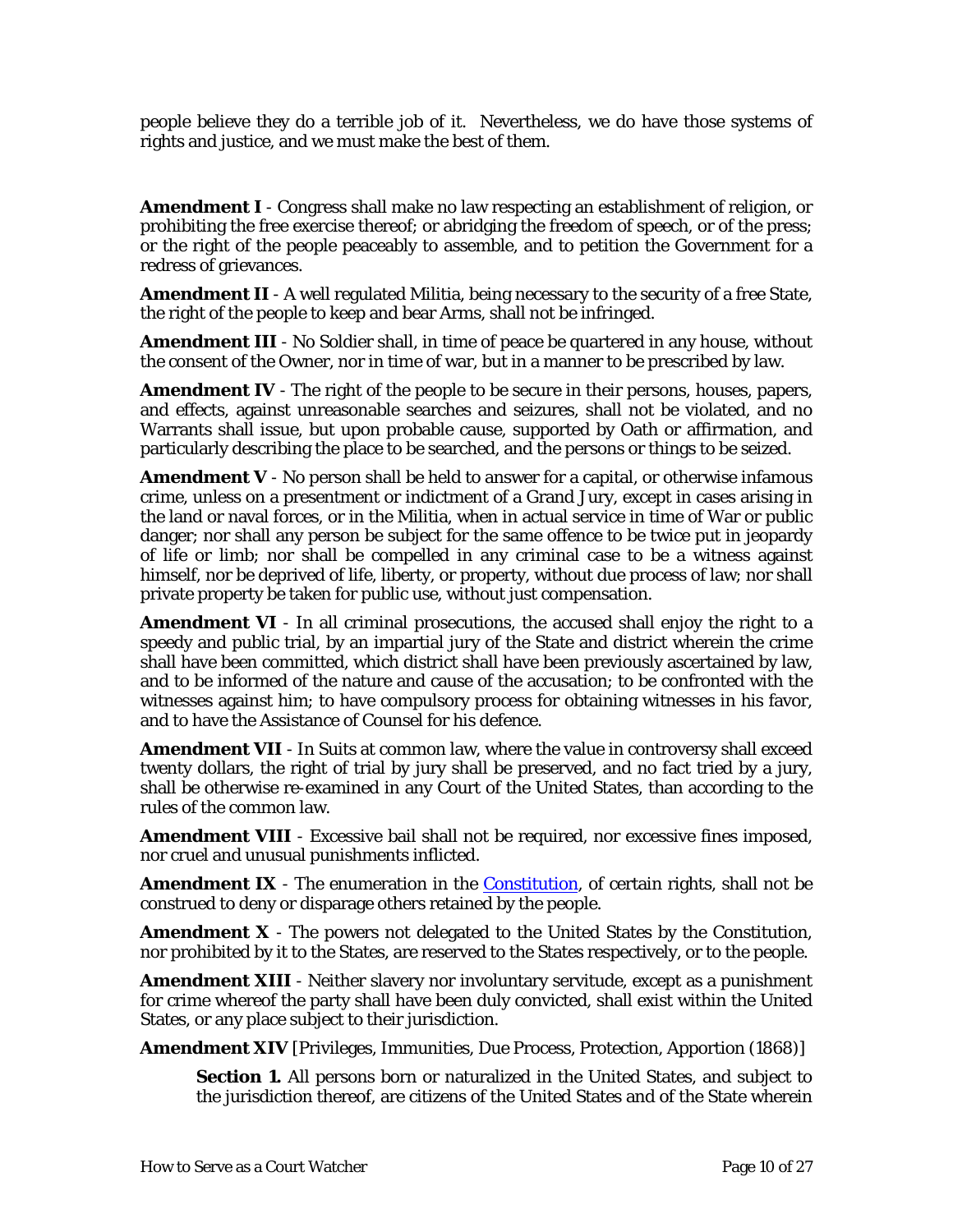they reside. No State shall make or enforce any law which shall abridge the privileges or immunities of citizens of the United States; nor shall any State deprive any person of life, liberty, or property, without due process of law; nor deny to any person within its jurisdiction the equal protection of the laws.

**Section 2.** Representatives shall be apportioned among the several States according to their respective numbers, counting the whole number of persons in each State, excluding Indians not taxed. But when the right to vote at any election for the choice of electors for President and Vice President of the United States, Representatives in Congress, the Executive and Judicial officers of a State, or the members of the Legislature thereof, is denied to any of the male inhabitants of such State, being twenty-one years of age, and citizens of the United States, or in any way abridged, except for participation in rebellion, or other crime, the basis of representation therein shall be reduced in the proportion which the number of such male citizens shall bear to the whole number of male citizens twenty-one years of age in such State.

**Section 3.** No person shall be a Senator or Representative in Congress, or elector of President and Vice President, or hold any office, civil or military, under the United States, or under any State, who, having previously taken an oath, as a member of Congress, or as an officer of the United States, or as a member of any State legislature, or as an executive or judicial officer of any State, to support the Constitution of the United States, shall have engaged in insurrection or rebellion against the same, or given aid or comfort to the enemies thereof. But Congress may by a vote of two-thirds of each House, remove such disability.

**Section 4.** The validity of the public debt of the United States, authorized by law, including debts incurred for payment of pensions and bounties for services in suppressing insurrection or rebellion, shall not be questioned. But neither the United States nor any State shall assume or pay any debt or obligation incurred in aid of insurrection or rebellion against the United States, or any claim for the loss or emancipation of any slave; but all such debts, obligations and claims shall be held illegal and void.

**Amendment XV** - The right of citizens of the United States to vote shall not be denied or abridged by the United States or by any State on account of race, color, or previous condition of servitude.

**Amendment XIX** - The right of citizens of the United States to vote shall not be denied or abridged by the United States or by any State on account of sex.

**Amendment XXIV** - The right of citizens of the United States to vote in any primary or other election for President or Vice President, for electors for President or Vice President, or for Senator or Representative in Congress, shall not be denied or abridged by the United States or any state by reason of failure to pay any poll tax or other tax.

**Amendment XXVI** - The right of citizens of the United States, who are 18 years of age or older, to vote, shall not be denied or abridged by the United States or any state on account of age.

Rights Guaranteed in th e Florida Constitution

**SECTION 1. Political power.**--All political power is inherent in the people. The enunciation herein of certain rights shall not be construed to deny or impair others retained by the people.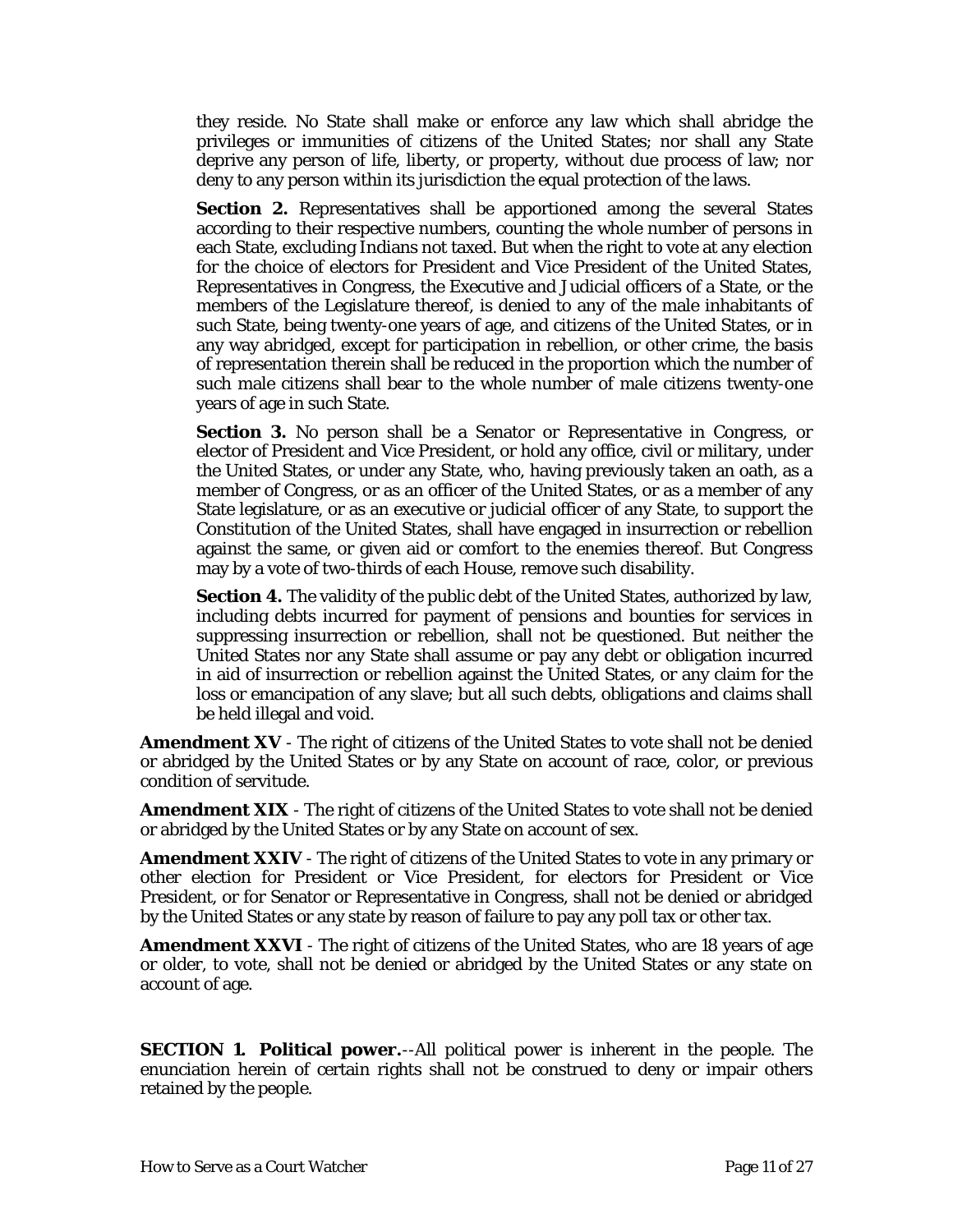**SECTION 2. Basic rights.**--All natural persons, female and male alike, are equal before the law and have inalienable rights, among which are the right to enjoy and defend life and liberty, to pursue happiness, to be rewarded for industry, and to acquire, possess and protect property; except that the ownership, inheritance, disposition and possession of real property by aliens ineligible for citizenship may be regulated or prohibited by law. No person shall be deprived of any right because of race, religion, national origin, or physical disability.

**SECTION 3. Religious freedom.**--There shall be no law respecting the establishment of religion or prohibiting or penalizing the free exercise thereof. Religious freedom shall not justify practices inconsistent with public morals, peace or safety. No revenue of the state or any political subdivision or agency thereof shall ever be taken from the public treasury directly or indirectly in aid of any church, sect, or religious denomination or in aid of any sectarian institution.

**SECTION 4. Freedom of speech and press.**--Every person may speak, write and publish sentiments on all subjects but shall be responsible for the abuse of that right. No law shall be passed to restrain or abridge the liberty of speech or of the press. In all criminal prosecutions and civil actions for defamation the truth may be given in evidence. If the matter charged as defamatory is true and was published with good motives, the party shall be acquitted or exonerated.

**SECTION 5. Right to assemble.**--The people shall have the right peaceably to assemble, to instruct their representatives, and to petition for redress of grievances.

**SECTION 6. Right to work.**--The right of persons to work shall not be denied or abridged on account of membership or non-membership in any labor union or labor organization. The right of employees, by and through a labor organization, to bargain collectively shall not be denied or abridged. Public employees shall not have the right to strike.

**SECTION 7. Military power.**--The military power shall be subordinate to the civil.

#### **SECTION 8. Right to bear arms.**--

(a) The right of the people to keep and bear arms in defense of themselves and of the lawful authority of the state shall not be infringed, except that the manner of bearing arms may be regulated by law.

(b) There shall be a mandatory period of three days, excluding weekends and legal holidays, between the purchase and delivery at retail of any handgun. For the purposes of this section, "purchase" means the transfer of money or other valuable consideration to the retailer, and "handgun" means a firearm capable of being carried and used by one hand, such as a pistol or revolver. Holders of a concealed weapon permit as prescribed in Florida law shall not be subject to the provisions of this paragraph.

(c) The legislature shall enact legislation implementing subsection (b) of this section, effective no later than December 31, 1991, which shall provide that anyone violating the provisions of subsection (b) shall be guilty of a felony.

(d) This restriction shall not apply to a trade in of another handgun.

**SECTION 9. Due process.**--No person shall be deprived of life, liberty or property without due process of law, or be twice put in jeopardy for the same offense, or be compelled in any criminal matter to be a witness against oneself.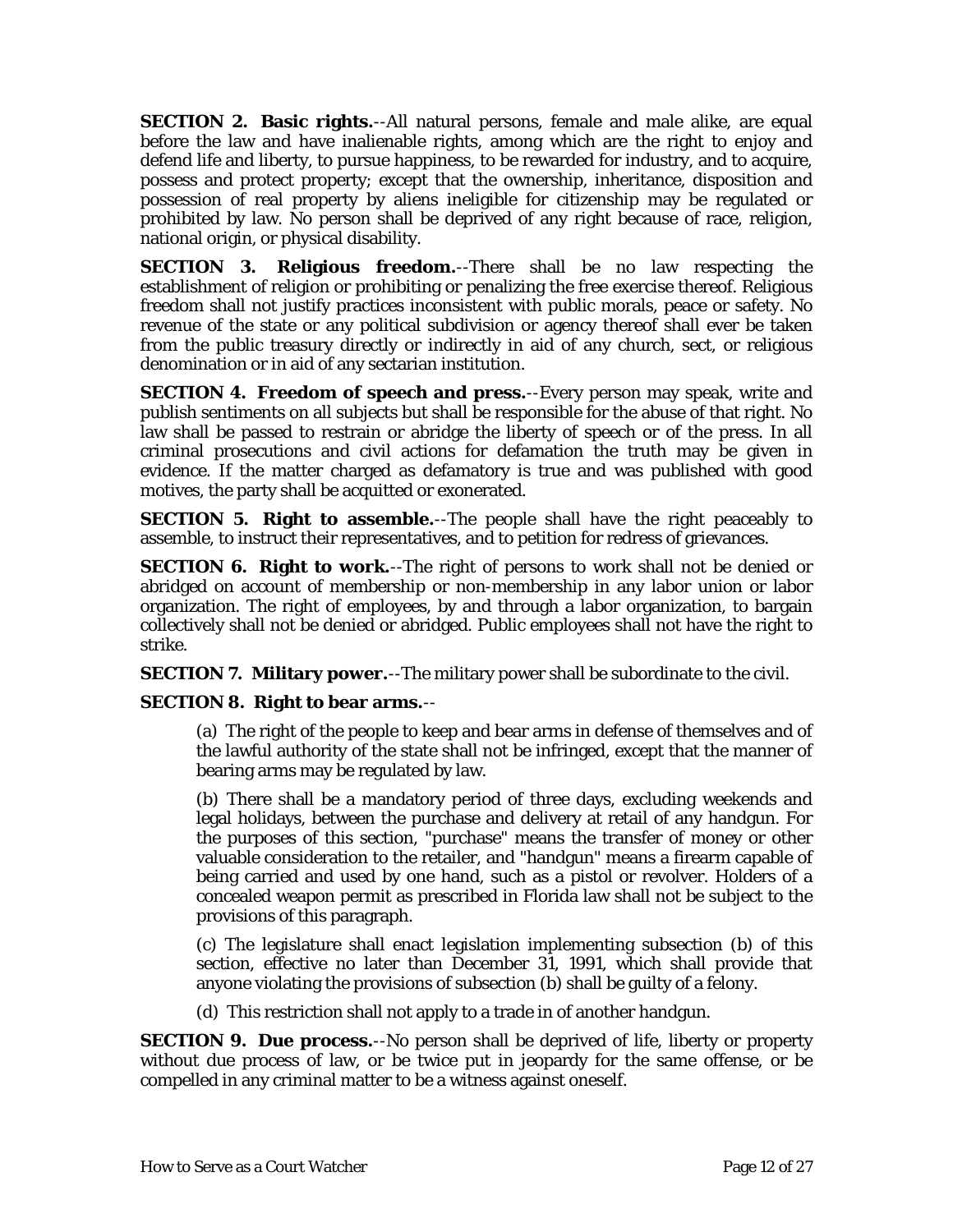**SECTION 10. Prohibited laws.**--No bill of attainder, ex post facto law or law impairing the obligation of contracts shall be passed.

**SECTION 11. Imprisonment for debt.**--No person shall be imprisoned for debt, except in cases of fraud.

**SECTION 12. Searches and seizures.**--The right of the people to be secure in their persons, houses, papers and effects against unreasonable searches and seizures, and against the unreasonable interception of private communications by any means, shall not be violated. No warrant shall be issued except upon probable cause, supported by affidavit, particularly describing the place or places to be searched, the person or persons, thing or things to be seized, the communication to be intercepted, and the nature of evidence to be obtained. This right shall be construed in conformity with the 4th Amendment to the United States Constitution, as interpreted by the United States Supreme Court. Articles or information obtained in violation of this right shall not be admissible in evidence if such articles or information would be inadmissible under decisions of the United States Supreme Court construing the 4th Amendment to the United States Constitution.

**SECTION 13. Habeas corpus.**--The writ of habeas corpus shall be grantable of right, freely and without cost. It shall be returnable without delay, and shall never be suspended unless, in case of rebellion or invasion, suspension is essential to the public safety.

**SECTION 14. Pretrial release and detention.**--Unless charged with a capital offense or an offense punishable by life imprisonment and the proof of guilt is evident or the presumption is great, every person charged with a crime or violation of municipal or county ordinance shall be entitled to pretrial release on reasonable conditions. If no conditions of release can reasonably protect the community from risk of physical harm to persons, assure the presence of the accused at trial, or assure the integrity of the judicial process, the accused may be detained.

#### **SECTION 15. Prosecution for crime; offenses committed by children.**-

(a) No person shall be tried for capital crime without presentment or indictment by a grand jury, or for other felony without such presentment or indictment or an information under oath filed by the prosecuting officer of the court, except persons on active duty in the militia when tried by courts martial.

(b) When authorized by law, a child as therein defined may be charged with a violation of law as an act of delinquency instead of crime and tried without a jury or other requirements applicable to criminal cases. Any child so charged shall, upon demand made as provided by law before a trial in a juvenile proceeding, be tried in an appropriate court as an adult. A child found delinquent shall be disciplined as provided by law.

#### **SECTION 16. Rights of accused and of victims.**--

(a) In all criminal prosecutions the accused shall, upon demand, be informed of the nature and cause of the accusation, and shall be furnished a copy of the charges, and shall have the right to have compulsory process for witnesses, to confront at trial adverse witnesses, to be heard in person, by counsel or both, and to have a speedy and public trial by impartial jury in the county where the crime was committed. If the county is not known, the indictment or information may charge venue in two or more counties conjunctively and proof that the crime was committed in that area shall be sufficient; but before pleading the accused may elect in which of those counties the trial will take place.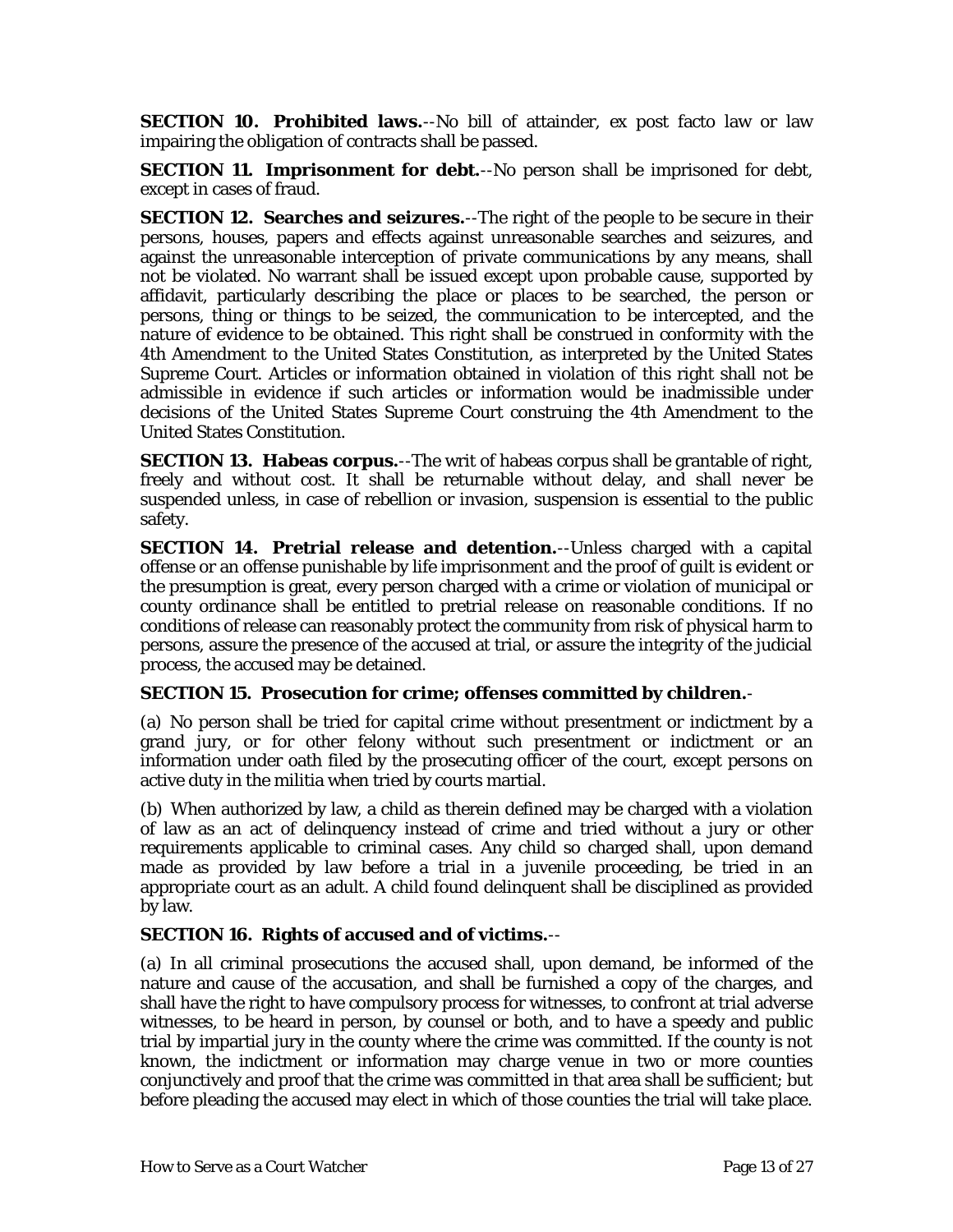Venue for prosecution of crimes committed beyond the boundaries of the state shall be fixed by law.

(b) Victims of crime or their lawful representatives, including the next of kin of homicide victims, are entitled to the right to be informed, to be present, and to be heard when relevant, at all crucial stages of criminal proceedings, to the extent that these rights do not interfere with the constitutional rights of the accused.

**SECTION 17. Excessive punishments.**--Excessive fines, cruel and unusual punishment, attainder, forfeiture of estate, indefinite imprisonment, and unreasonable detention of witnesses are forbidden. The death penalty is an authorized punishment for capital crimes designated by the legislature. The prohibition against cruel or unusual punishment, and the prohibition against cruel and unusual punishment, shall be construed in conformity with decisions of the United States Supreme Court which interpret the prohibition against cruel and unusual punishment provided in the Eighth Amendment to the United States Constitution. Any method of execution shall be allowed, unless prohibited by the United States Constitution. Methods of execution may be designated by the legislature, and a change in any method of execution may be applied retroactively. A sentence of death shall not be reduced on the basis that a method of execution is invalid. In any case in which an execution method is declared invalid, the death sentence shall remain in force until the sentence can be lawfully executed by any valid method. This section shall apply retroactively.

**SECTION 18. Administrative penalties.**--No administrative agency, except the Department of Military Affairs in an appropriately convened court-martial action as provided by law, shall impose a sentence of imprisonment, nor shall it impose any other penalty except as provided by law.

**SECTION 19. Costs.**--No person charged with crime shall be compelled to pay costs before a judgment of conviction has become final.

**SECTION 20. Treason.**--Treason against the state shall consist only in levying war against it, adhering to its enemies, or giving them aid and comfort, and no person shall be convicted of treason except on the testimony of two witnesses to the same overt act or on confession in open court.

**SECTION 21. Access to courts.**--The courts shall be open to every person for redress of any injury, and justice shall be administered without sale, denial or delay.

**SECTION 22. Trial by jury.**--The right of trial by jury shall be secure to all and remain inviolate. The qualifications and the number of jurors, not fewer than six, shall be fixed by law.

**SECTION 23. Right of privacy.**--Every natural person has the right to be let alone and free from governmental intrusion into the person's private life except as otherwise provided herein. This section shall not be construed to limit the public's right of access to public records and meetings as provided by law.

#### **SECTION 24. Access to public records and meetings.**--

(a) Every person has the right to inspect or copy any public record made or received in connection with the official business of any public body, officer, or employee of the state, or persons acting on their behalf, except with respect to records exempted pursuant to this section or specifically made confidential by this Constitution. This section specifically includes the legislative, executive, and judicial branches of government and each agency or department created thereunder; counties, municipalities, and districts; and each constitutional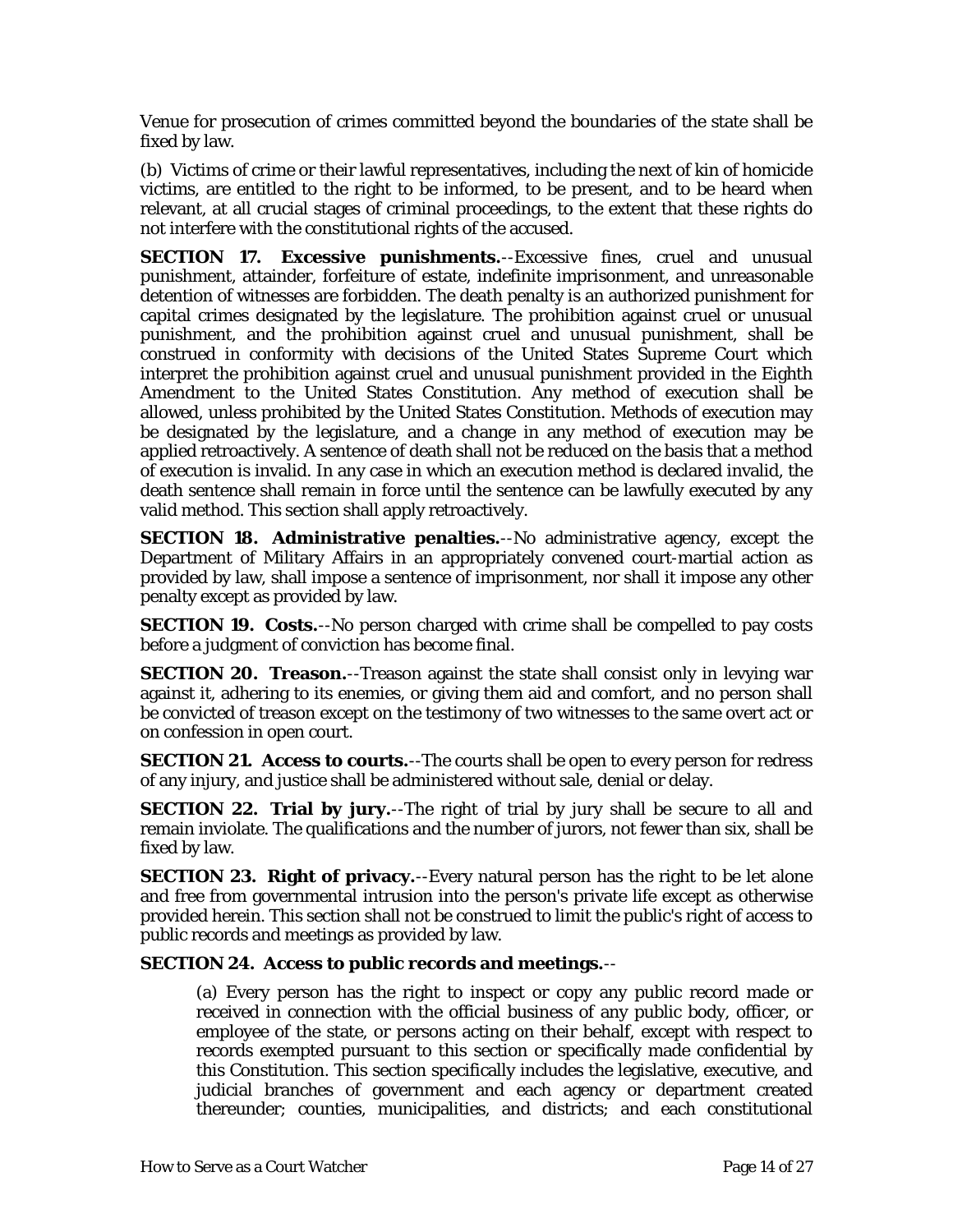officer, board, and commission, or entity created pursuant to law or this Constitution.

(b) All meetings of any collegial public body of the executive branch of state government or of any collegial public body of a county, municipality, school district, or special district, at which official acts are to be taken or at which public business of such body is to be transacted or discussed, shall be open and noticed to the public and meetings of the legislature shall be open and noticed as provided in Article III, Section 4(e), except with respect to meetings exempted pursuant to this section or specifically closed by this Constitution.

(c) This section shall be self-executing. The legislature, however, may provide by general law passed by a two-thirds vote of each house for the exemption of records from the requirements of subsection (a) and the exemption of meetings from the requirements of subsection (b), provided that such law shall state with specificity the public necessity justifying the exemption and shall be no broader than necessary to accomplish the stated purpose of the law. The legislature shall enact laws governing the enforcement of this section, including the maintenance, control, destruction, disposal, and disposition of records made public by this section, except that each house of the legislature may adopt rules governing the enforcement of this section in relation to records of the legislative branch. Laws enacted pursuant to this subsection shall contain only exemptions from the requirements of subsections (a) or (b) and provisions governing the enforcement of this section, and shall relate to one subject.

(d) All laws that are in effect on July 1, 1993 that limit public access to records or meetings shall remain in force, and such laws apply to records of the legislative and judicial branches, until they are repealed. Rules of court that are in effect on the date of adoption of this section that limit access to records shall remain in effect until they are repealed.

**1SECTION 25. Taxpayers' Bill of Rights.**--By general law the legislature shall prescribe and adopt a Taxpayers' Bill of Rights that, in clear and concise language, sets forth taxpayers' rights and responsibilities and government's responsibilities to deal fairly with taxpayers under the laws of this state. This section shall be effective July 1, 1993.

#### **SECTION 26. Claimant's right to fair compensation.**--

(a) Article I, Section 26 is created to read "Claimant's right to fair compensation." In any medical liability claim involving a contingency fee, the claimant is entitled to receive no less than 70% of the first \$250,000.00 in all damages received by the claimant, exclusive of reasonable and customary costs, whether received by judgment, settlement, or otherwise, and regardless of the number of defendants. The claimant is entitled to 90% of all damages in excess of \$250,000.00, exclusive of reasonable and customary costs and regardless of the number of defendants. This provision is self-executing and does not require implementing legislation.

(b) This Amendment shall take effect on the day following approval by the voters.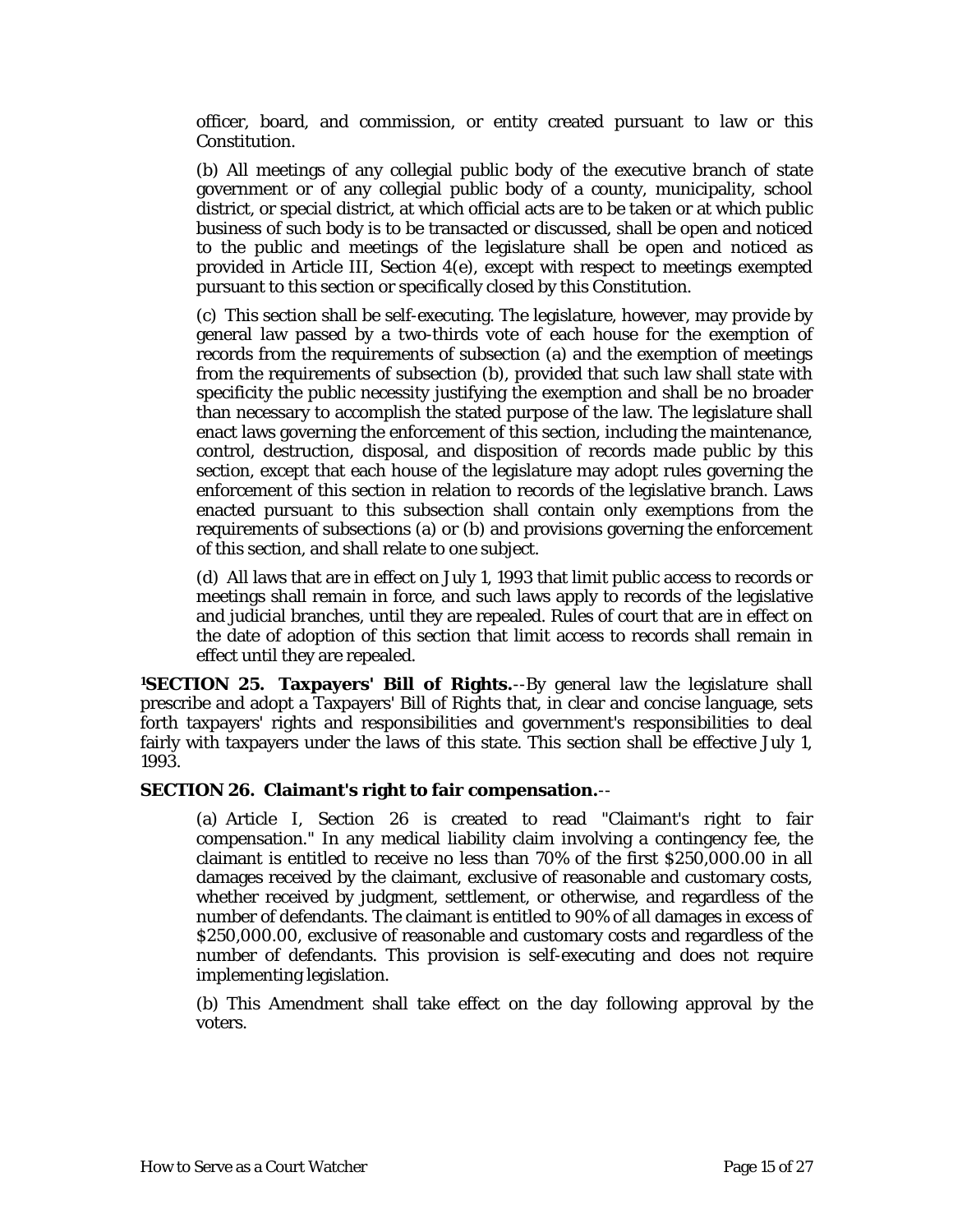# <span id="page-15-0"></span>**Dealing with Bailiffs and Marshals**

Familiarize Yourself with Flor ida Statues Regarding Sheriffs

#### **30.15 Powers, duties, and obligations.-**

(1) Sheriffs, in their respective counties, in person or by deputy, shall:

(a) Execute all process of the Supreme Court, circuit courts, county courts, and boards of county commissioners of this state, to be executed in their counties.

(b) Execute such other writs, processes, warrants, and other papers directed to them, as may come to their hands to be executed in their counties.

(c) Attend all terms of the circuit court and county court held in their counties.

(d) Execute all orders of the boards of county commissioners of their counties, for which services they shall receive such compensation, out of the county treasury, as said boards may deem proper.

(e) Be conservators of the peace in their counties.

(f) Suppress tumults, riots, and unlawful assemblies in their counties with force and strong hand when necessary.

(g) Apprehend, without warrant, any person disturbing the peace, and carry that person before the proper judicial officer, that further proceedings may be had against him or her according to law.

(h) Have authority to raise the power of the county and command any person to assist them, when necessary, in the execution of the duties of their office; and, whoever, not being physically incompetent, refuses or neglects to render such assistance, shall be punished by imprisonment in jail not exceeding 1 year, or by fine not exceeding \$500.

- (i) Be, ex officio, timber agents for their counties.
- (j) Perform such other duties as may be imposed upon them by law.

(2) Sheriffs, in their respective counties, in person or by deputy, shall, at the will of the board of county commissioners, attend, in person or by deputy, all meetings of the boards of county commissioners of their counties, for which services they shall receive such compensation, out of the county treasury, as said boards may deem proper.

(3) On or before January 1, 2002, every sheriff shall incorporate an antiracial or other antidiscriminatory profiling policy into the sheriff's policies and practices, utilizing the Florida Police Chiefs Association Model Policy as a guide. Antiprofiling policies shall include the elements of definitions, traffic stop procedures, community education and awareness efforts, and policies for the handling of complaints from the public.

#### Summary of Bailiff Powers

A uniformed, gun-carrying Deputy Sheriff yields special courthouse service as a bailiff to keep order in the courtroom under the judge's orders. U.S. Marshals perform a similar service in Federal Courts. A deputy executes process, conserves the peace, executes the orders of the judges, suppresses riots and unlawful assemblies, and arrests disturbers of the peace.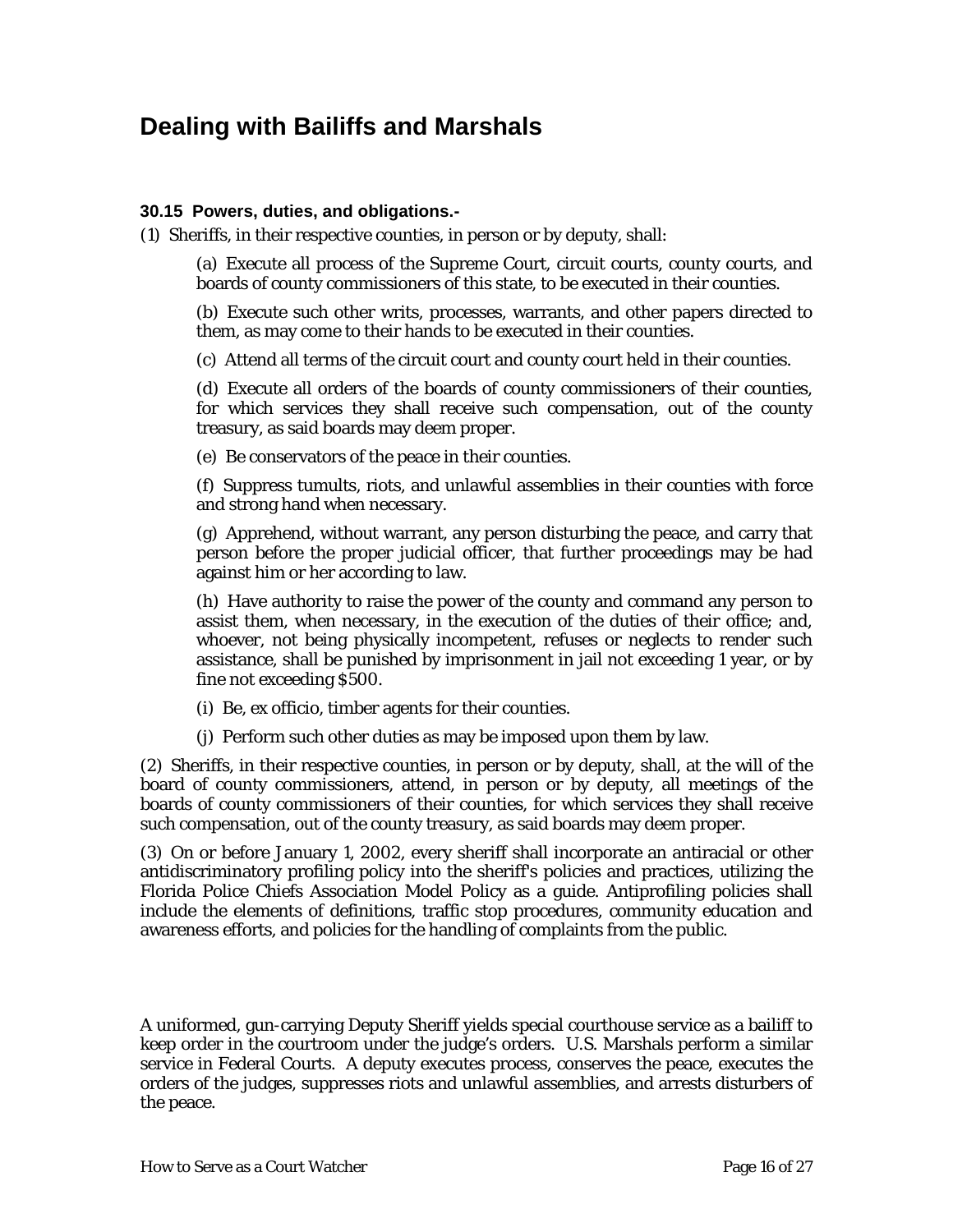<span id="page-16-0"></span>Therefore, you should take care to obey the lawful orders of the bailiff, and not to make the bailiff or judge think you disturb the peace or intend to do so.

## What About Your Rights?

Here we meet a sticky issue. What constitutes "disturbing the peace?" What constitutes a lawful order? And, what bailiff behavior constitutes a violation of your rights?

Even a bailiff has a higher calling than to obey the judge. Note that Florida Statute requires a deputy to swear the same constitutional loyalty oath that the Sheriff must swear, and to have a surety bond that guarantees faithful performance of duties. You may obtain a copy of the bond from the clerk of the circuit court in the event that you wish to file a claim against it for abuse of your rights by a bailiff.

#### **Florida Statute 30.09 Qualification of deputies; special deputies.--**

#### (1) BOND, SURETIES, PERFORMANCE OF SERVICES.--

(a) **Each deputy sheriff who is appointed shall give bond** as required by the board of county commissioners. The amount of the bond and the bond must be approved by the board of county commissioners. The bond must be filed with the clerk of the circuit court and be conditioned upon the faithful performance of the duties of his or her office. **A deputy sheriff may not perform any services as deputy until he or she subscribes to the oath prescribed for sheriffs.** Sureties are liable for all fines and amercements imposed upon their principal.

(b) The board of county commissioners of any county may accept a blanket surety bond issued by a solvent surety company authorized to do business in this state, conditioned upon the faithful performance of the duties of the deputy sheriffs appointed by a sheriff, in a sum to be fixed by the board of county commissioners. If such a blanket surety bond is accepted, individual surety bonds for each deputy sheriff are not necessary. The cost of the blanket bond must be paid by the appropriate sheriff's department. **Sureties are liable for all fines and amercements [money extracted as a penalty]** imposed upon their principals under the provisions of the blanket bond.

(2) SURETY COMPANIES.--The requisite of two sureties and justification of same does not apply when surety is by a solvent surety company authorized to do business in this state.

(3) LIABILITY OF SHERIFF.--The giving of such bond by a deputy does not relieve the sheriff of the liability for the acts of his or her deputies.

#### The Sheriff''s and Deputy's Loyalty Oaths

I present here the main Florida statutes regarding loyalty oaths by public employees. ALL must swear to them and subscribe them before a person (like a notary) authorized to take acknowledgments for the public record. The acknowledgment-taker must apply a seal and signature in a jurat (the memorandum or certificate at the end of an affidavit, showing when, before whom, and where it was sworn or affirmed).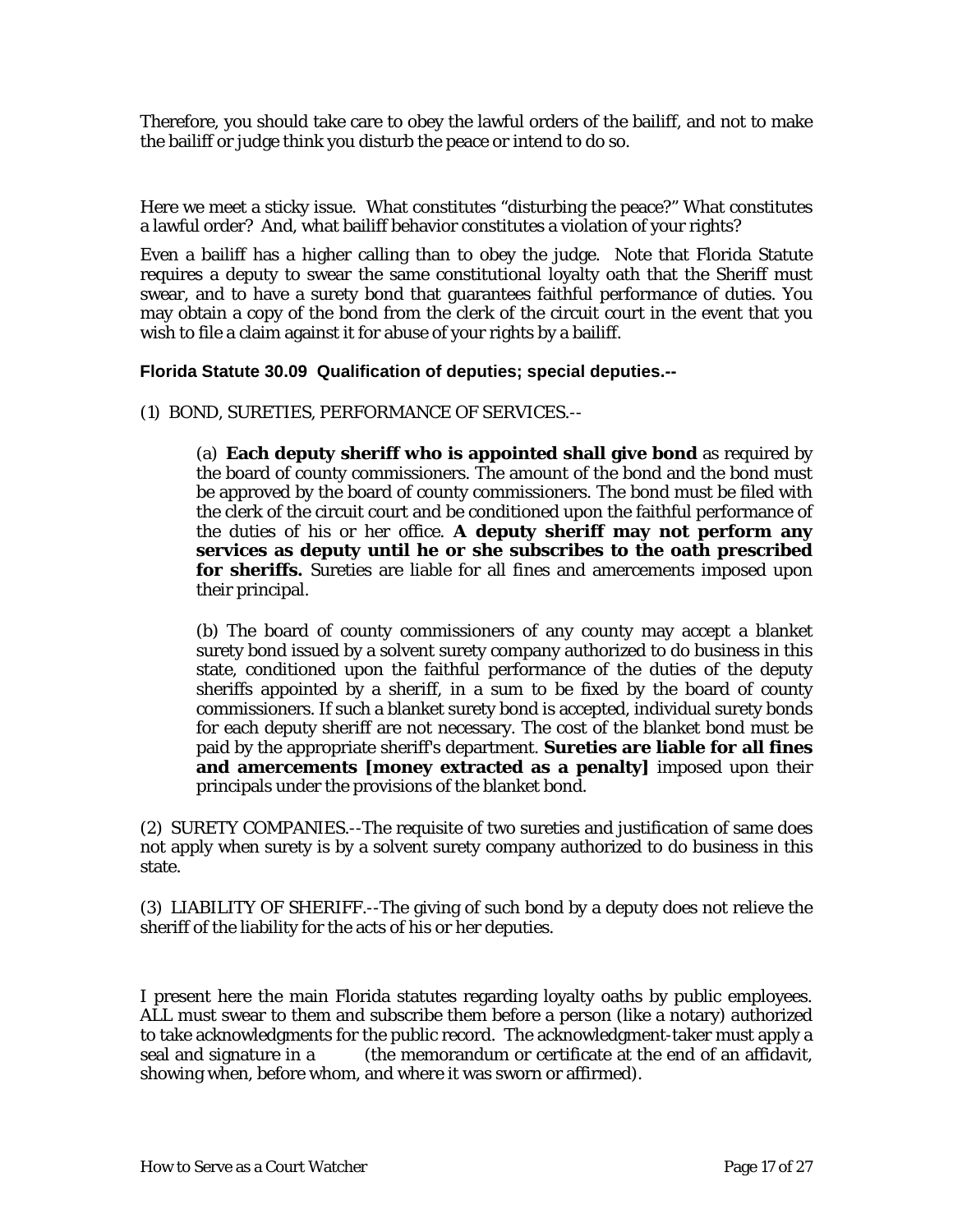<span id="page-17-0"></span>As of this writing, legal counsel for the Florida Department of State has expressed the opinion in writing that a penalty of perjury statement can operate in lieu of the jurat, but many people including this author believe otherwise. Every citizen should challenge such a blatant, cavalier, undermining, and scofflaw violation of the loyalty oath statutes.

All states have loyalty oath requirements because the CUSA (Constitution for the U.S.A.) requires the oath to support the CUSA, and the state constitution requires the oath to support the state constitution and the CUSA.

#### **CUSA Article VI Clause 3**

The Senators and Representatives before mentioned, and the Members of the several State Legislatures, and all executive and judicial Officers, both of the United States and of the several States, shall be bound by Oath or Affirmation, to support this Constitution; but no religious Test shall ever be required as a Qualification to any Office or public Trust under the United States.

#### **Florida Statute 876.05 Public employees; oath.--**

(1) All persons who now or hereafter are employed by or who now or hereafter are on the payroll of the state, or any of its departments and agencies, subdivisions, counties, cities, school boards and districts of the free public school system of the state or counties, or institutions of higher learning, and all candidates for public office, except candidates for federal office, are required to **take an oath before any person duly authorized to take acknowledgments of instruments for public record in the state** in the following form:

I, \_\_\_\_\_, a citizen of the State of Florida and of the United States of America, and being employed by or an officer of \_\_\_\_\_ and a recipient of public funds as such employee or officer, do hereby solemnly swear or affirm that I will support the Constitution of the United States and of the State of Florida.

#### (2) **Said oath shall be filed with the records of the governing official or employing governmental agency prior to the approval of any voucher for the payment of salary, expenses, or other compensation**.

#### **Florida Statute 876.06 Discharge for refusal to execute**

If any person required by ss. 876.05-876.10 to take the oath herein provided for fails to execute the same, the governing authority under which such person is employed shall cause said person to be immediately discharged, and his or her name removed from the payroll, and such person shall not be permitted to receive any payment as an employee or as an officer where he or she was serving.

#### **Florida Statute 876.07 Oath as prerequisite to qualification for public office**

Any person seeking to qualify for public office who fails or refuses to file the oath required by this act shall be held to have failed to qualify as a candidate for public office, and the name of such person shall not be printed on the ballot as a qualified candidate.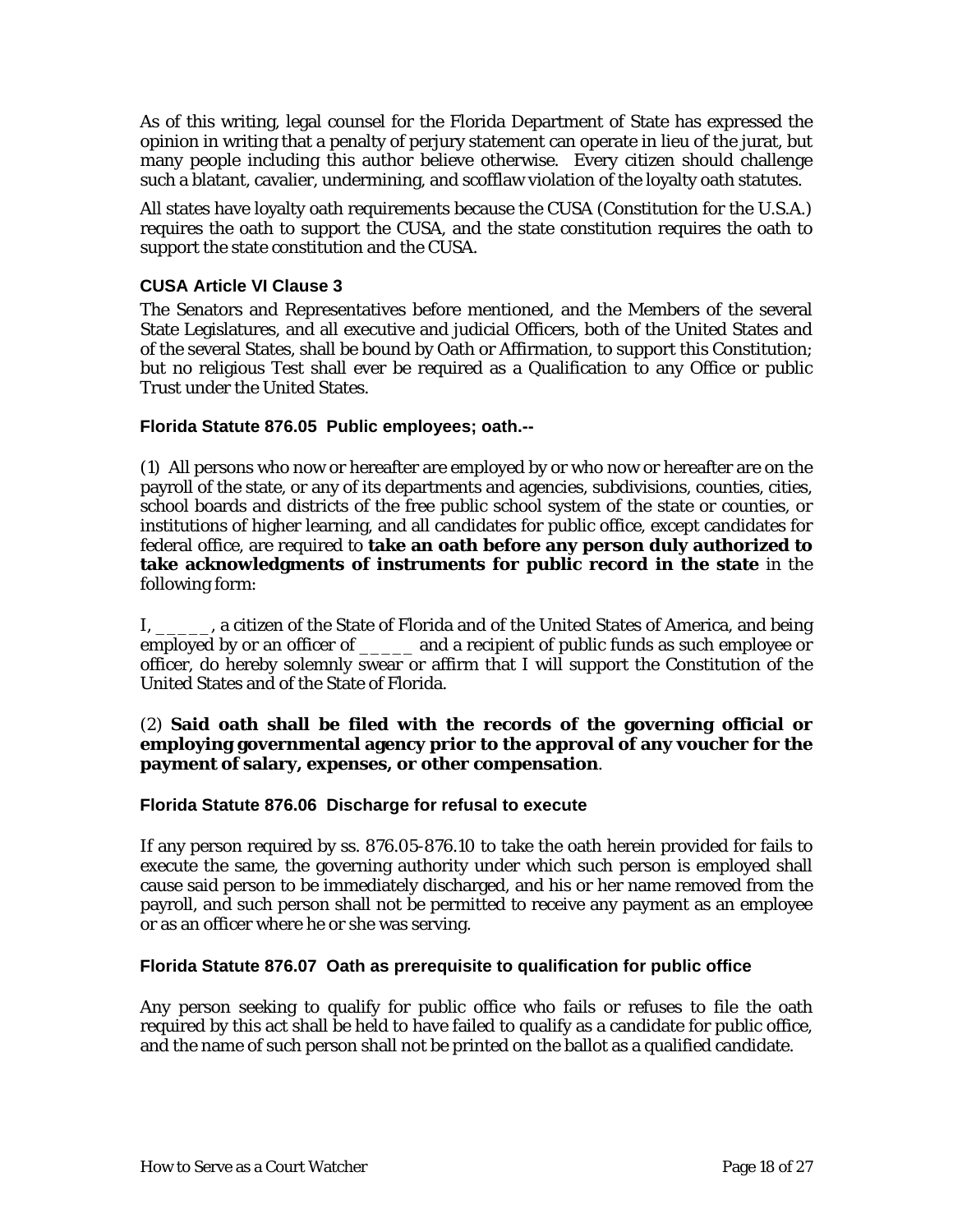#### <span id="page-18-0"></span>**Florida Statute 876.08 Penalty for not discharging**

Any governing authority or person, under whom any employee is serving or by whom employed who shall knowingly or carelessly permit any such employee to continue in employment after failing to comply with the provisions of ss. 876.05-876.10, shall be guilty of a misdemeanor of the second degree, punishable as provided in s. 775.082 or s. 775.083.

#### **876.09 Scope of law**

#### (1) The provisions of ss. **876.05-876.10 shall apply to all employees and elected officers of the state, including the Governor and constitutional officers and all employees and elected officers of all cities, towns, counties, and political subdivisions, including the educational system**.

(2) This act shall take precedence over all laws relating to merit, and of civil service law.

#### Penalty for Violating Your Constitutional Rights

The CUSA and state constitution guarantee your rights. Therefore, the public employees, particularly public officers, have the obligation under their loyalty oaths to protect and defend those rights. By swearing the oaths, obtaining their bonds, and taking their paychecks, they execute a contract with the Soverign People by which they commit under penalty of bond forfeiture and loss of personal assets to defend your constitutionally guaranteed rights.

Get this point clearly: you receive the enforcement of the rights guarantees through your public servants (public officers and other public employees). They MUST protect your rights. Protecting your rights constitutes their number one job that takes precedence and has priority over all other jobs they might have under the law.

If those public servants become the violators of the very rights they have sworn to defend, then they have committed serious crimes and they have injured you. Therefore, you have a grave cause of civil and criminal action against them, according to both statutory and common law.

The laws of Florida and the U.S. recognize the above principles.

#### **Common Law Fraud**

In Florida and other states the common law forms the basis of statutory law.

**Florida Statute 2.01 Common law and certain statutes declared in force**.--The common and statute laws of England which are of a general and not a local nature, with the exception hereinafter mentioned, down to the 4th day of July, 1776, are declared to be of force in this state; provided, the said statutes and common law be not inconsistent with the Constitution and laws of the United States and the acts of the Legislature of this state.

#### We define "**Fraud**" as follows**:**

All multifarious means which human ingenuity can devise, and which are resorted to by one individual to get an advantage over another by false suggestions or suppression of the truth. It includes all surprises, tricks, cunning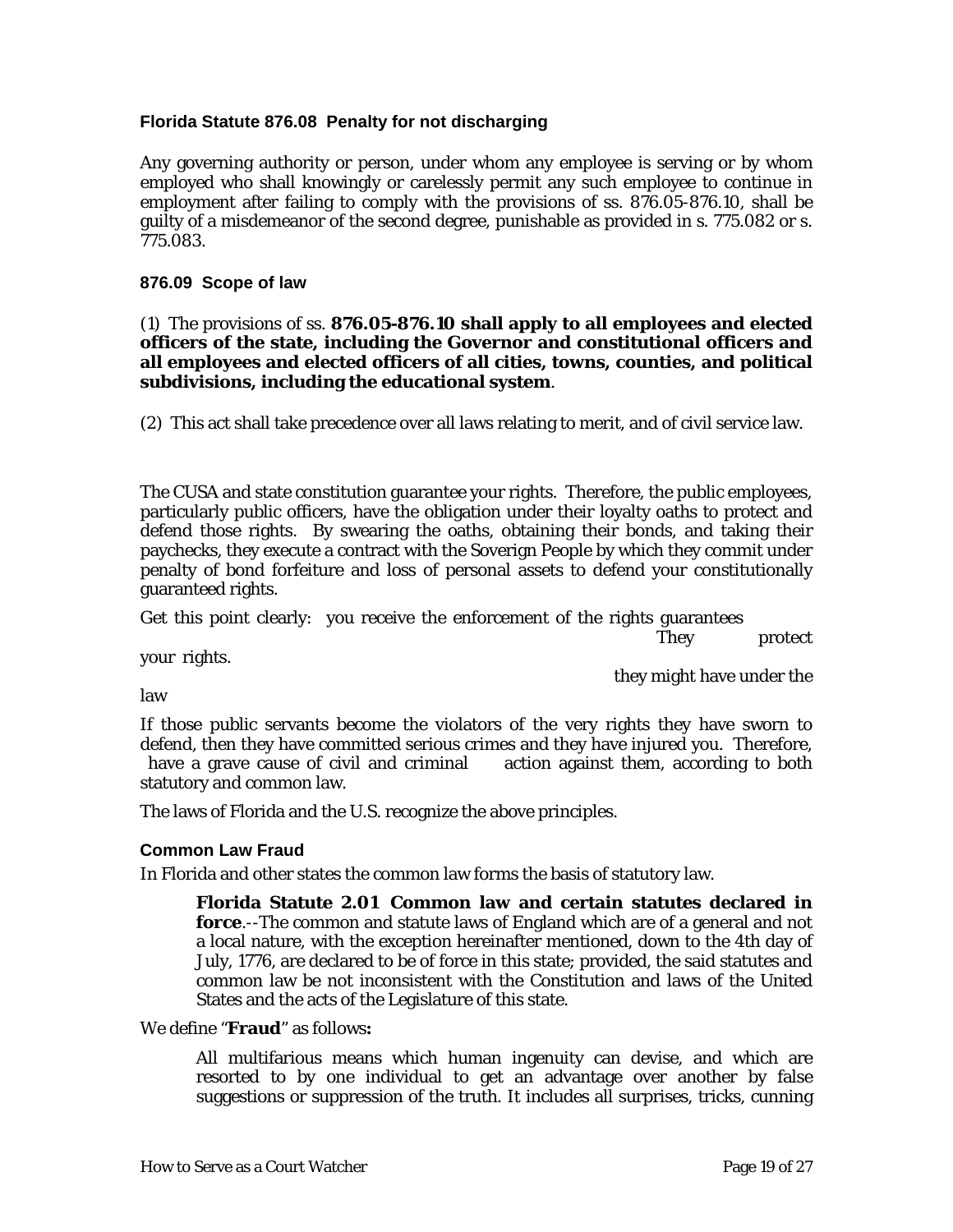<span id="page-19-0"></span>or dissembling, and any unfair way which another is cheated. Black's Law Dictionary, 5th ed., by Henry Campbell Black, West Publishing Co., St. Paul, Minnesota, 1979.

Under the common law, three elements prove fraud:

- 1. a material false statement made with an intent to deceive (scienter),
- 2. a victim's reliance on the statement, and
- 3. damages.

As you can surmise from the above, judges, lawyers, and baliffs can easily commit common law fraud against a litigant or court observer. Various kinds of fraud incur criminal penalties, and common law fraud provides the basis for a civil cause of action against the perpetrator.

#### **Florida Statute 760.51 Violations of constitutional rights, civil action by the Attorney General; civil penalty.--**

(1) Whenever any person, whether or not acting under color of law, interferes by threats, intimidation, or coercion, or attempts to interfere by threats, intimidation, or coercion, with the exercise or enjoyment by any other person of rights secured by the State Constitution or laws of this state, the Attorney General may bring a civil or administrative action for damages, and for injunctive or other appropriate relief for violations of the rights secured. Any damages recovered under this section shall accrue to the injured person. The civil action shall be brought in the name of the state and may be brought on behalf of the injured person. The Attorney General is entitled to an award of reasonable attorney's fees and costs if the Department of Legal Affairs prevails in an action brought under this section.

(2) Any person who interferes by threats, intimidation, or coercion, or attempts to interfere by threats, intimidation, or coercion, with the exercise or enjoyment by any other person of rights secured by the State Constitution or laws of this state is liable for a civil penalty of not more than \$10,000 for each violation. This penalty may be recovered in any action brought under this section by the Attorney General. A civil penalty so collected shall accrue to the state and shall be deposited as received into the General Revenue Fund unallocated.

#### **18 USC § 241. Conspiracy against rights**

If two or more persons conspire to injure, oppress, threaten, or intimidate any person in any State, Territory, Commonwealth, Possession, or District in the free exercise or enjoyment of any right or privilege secured to him by the Constitution or laws of the United States, or because of his having so exercised the same; or

If two or more persons go in disguise on the highway, or on the premises of another, with intent to prevent or hinder his free exercise or enjoyment of any right or privilege so secured—

They shall be fined under this title or imprisoned not more than ten years, or both; and if death results from the acts committed in violation of this section or if such acts include kidnapping or an attempt to kidnap, aggravated sexual abuse or an attempt to commit aggravated sexual abuse, or an attempt to kill, they shall be fined under this title or imprisoned for any term of years or for life, or both, or may be sentenced to death.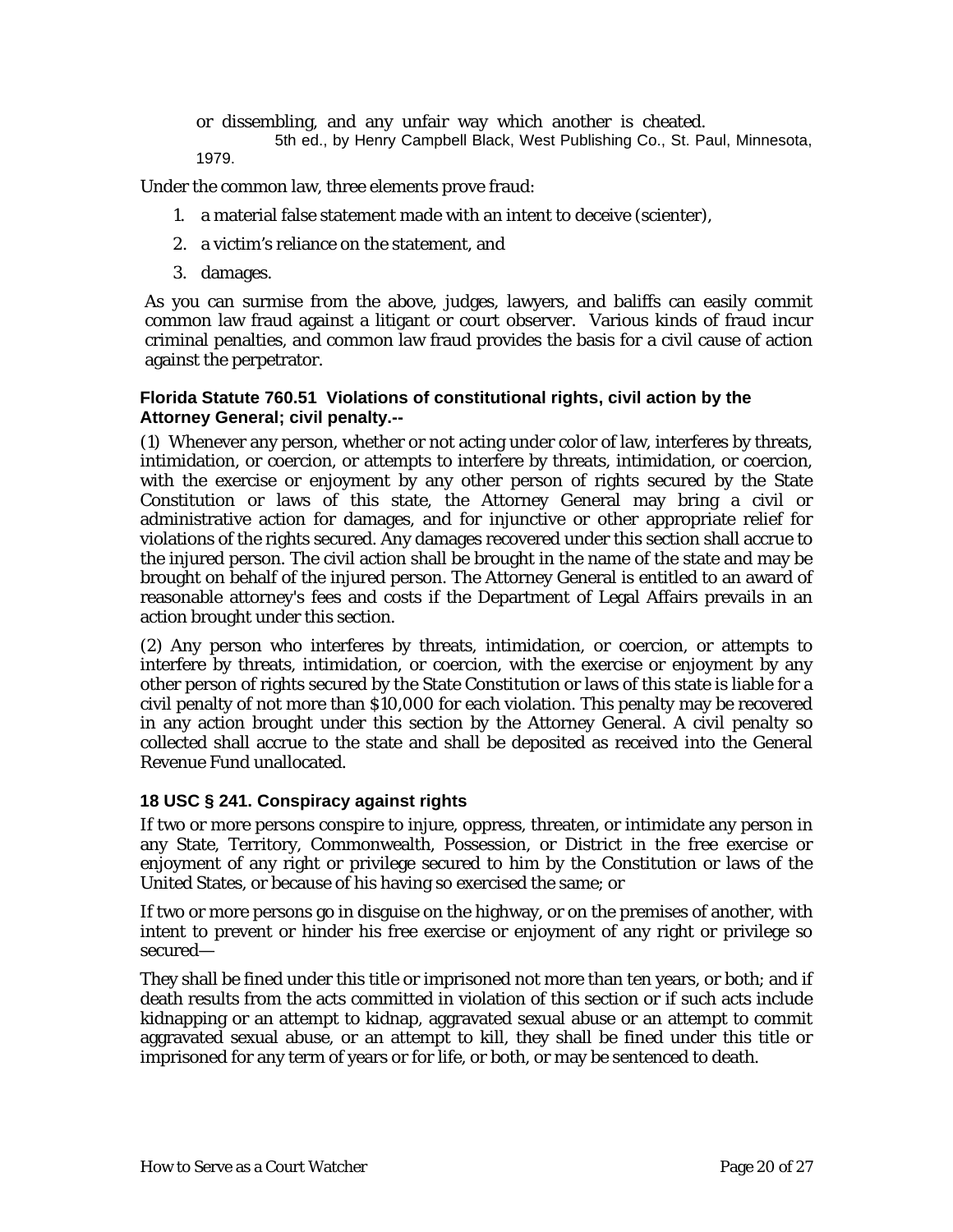#### <span id="page-20-0"></span>**18 USC § 242. Deprivation of rights under color of law**

Whoever, under color of any law, statute, ordinance, regulation, or custom, willfully subjects any person in any State, Territory, Commonwealth, Possession, or District to the deprivation of any rights, privileges, or immunities secured or protected by the Constitution or laws of the United States, or to different punishments, pains, or penalties, on account of such person being an alien, or by reason of his color, or race, than are prescribed for the punishment of citizens, shall be fined under this title or imprisoned not more than one year, or both; and if bodily injury results from the acts committed in violation of this section or if such acts include the use, attempted use, or threatened use of a dangerous weapon, explosives, or fire, shall be fined under this title or imprisoned not more than ten years, or both; and if death results from the acts committed in violation of this section or if such acts include kidnapping or an attempt to kidnap, aggravated sexual abuse, or an attempt to commit aggravated sexual abuse, or an attempt to kill, shall be fined under this title, or imprisoned for any term of years or for life, or both, or may be sentenced to death.

## Investigate and Complain of Loyalty Oath Violations

So, if you have trouble with a judge, attorney, or bailiff violating your rights, you can and should file a complaint against the violator, and possibly the Sheriff, bailiff, and judge with the judge, Sheriff, County Commissioners, State Attorney, Governor, Attorney General, and bond company.

You should also demand a copy of the violator's 876.05 oath from the county's human resources department or (in the case of a judge) the state comptroller (who issues paychecks) or court administrator. If you do not receive it, you should file a criminal complaint.

As you can see from the foregoing statutes, the Sheriff stands guilty of a  $2<sup>nd</sup>$  degree misdemeanor for failing to fire a deputy who has not properly sworn a loyalty oath. And, the oath must bear a jurat with the seal and signature of either a notary or another bona fide officer authorized to take acknowledgments for the public record.

# **Florida Crimes Public Servants Might Violate**

You need to become familiar with your state laws regarding crimes public officers might commit. In Florida, visit the law library, or http://www.leg.state.fl.us/Statutes/. For U.S. Code, visit the law library or see 18 USC at http://www.law.cornell.edu/uscode. I have listed a few crimes for your review in Appendix 2 - Sample Affidavits.

## **Summary and Conclusion**

America needs millions of its Sovereign People to attend court hearings as Official Court Observers in the style of the Texas Rangers. By doing the job effectively and working in harmony with one another, we can return our governments to constitutionality.

Do your part. Become a Court Watcher today. If you don't know where to find fellow Court Watchers, hold up a Court Watcher Sign-up sign in front of the local courthouse on a busy day. Ask people leaving the courthouse or waiting for a hearing whether they have experienced injustice. Focus on retired people. You will have no shortage of fellows.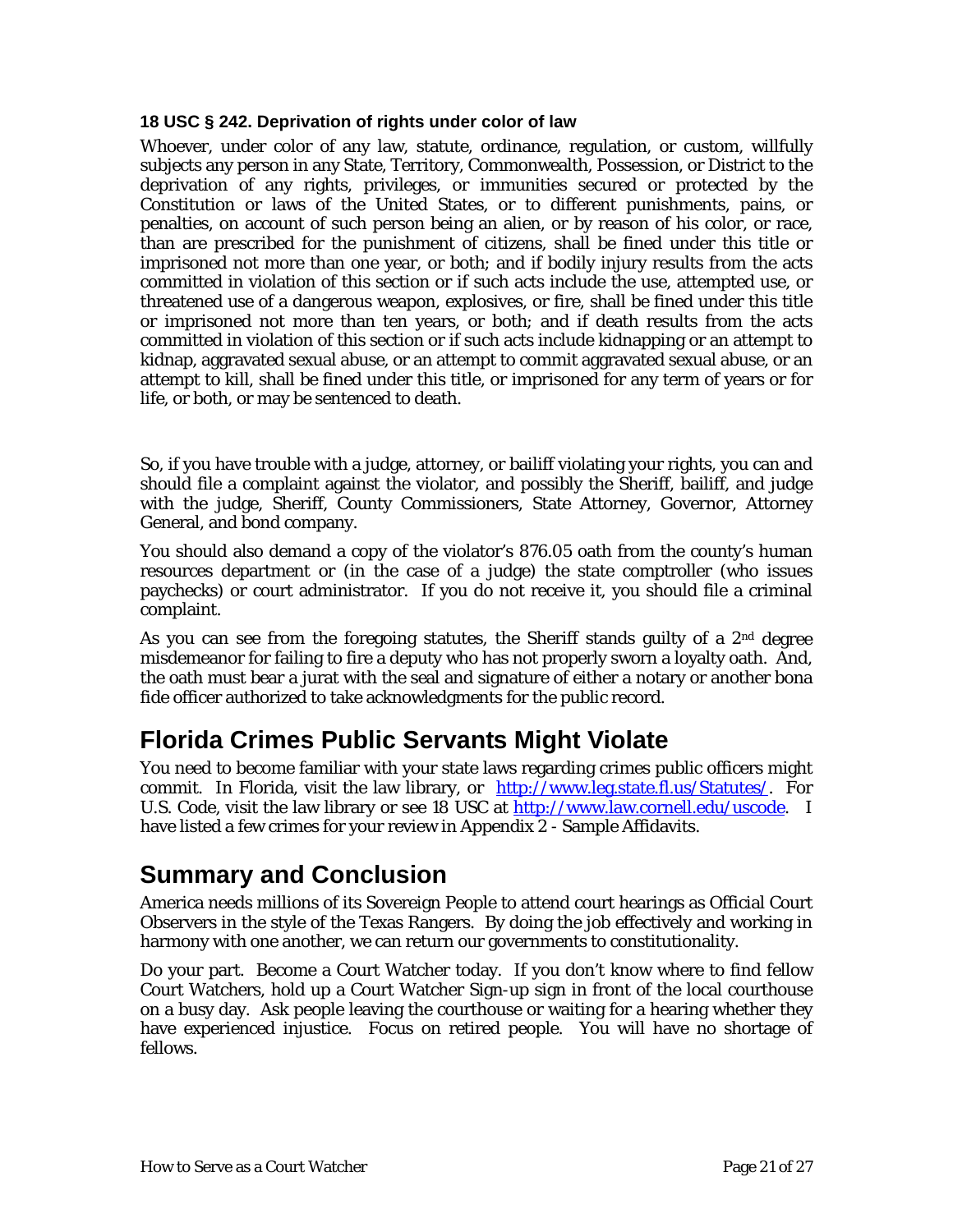# <span id="page-21-0"></span>**Appendix 1 - ID Tag to Wear to Court (Avery 5384 label)**



# **Appendix 2 - Sample Affidavits**

Use the sample affidavits as a guide to create your own for use in the court hearing. The first shows a narrative style, and the second two show typical crimes under Florida and US law, respectively, with room for a narrative explanation. You may have them witnessed by two people, notarized, or both. File with the clerk of court, purchase a certified copy, and use it as the basis for a civil and/or criminal complaint.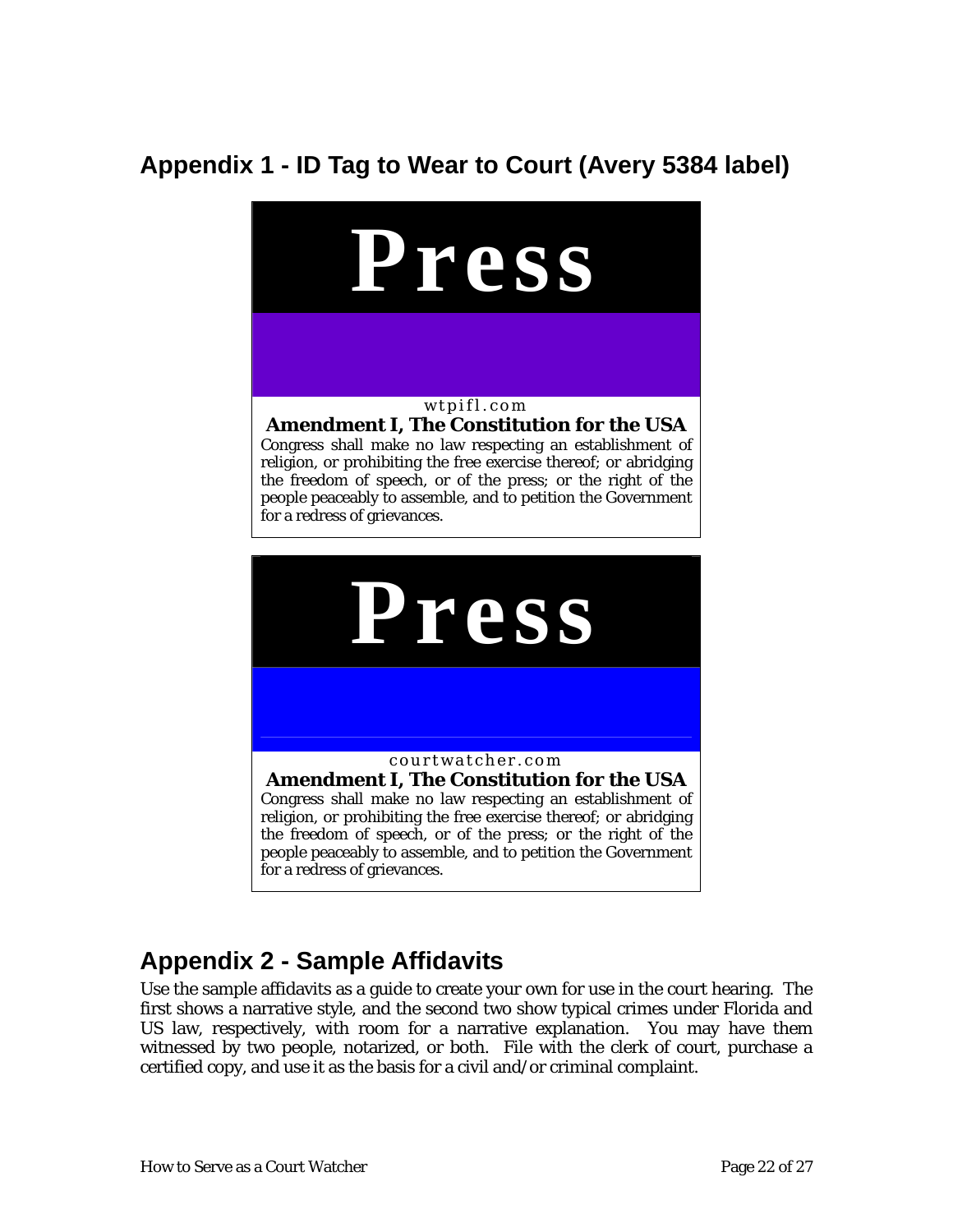## Verified Affidavit of Facts

I, a Lawful Man or Woman over the age of majority, and having first hand knowledge of the facts recited herein, hereby timely state that I witnessed the Target Public Employee commit acts which I believe constitute **crimes** on the date, at the time, in the location, related to the Case number (#), and as further set forth in statements below. This document constitutes my **Affidavit of Probable Cause** for said crimes. I hereby certify my statements herein as a materially true, factual, accurate, complete, good-faith recital of facts, determined to the best of my knowledge and belief, and made with no intent of improper purpose such as to mislead, intimidate, harass, cause unnecessary delay, or increase litigation cost.

| Case #                             | Date: | Time: | $\Box$ AM $\Box$ PM Floor: | Room:   |
|------------------------------------|-------|-------|----------------------------|---------|
| Address/Location:                  |       |       |                            |         |
| <b>Target Public Employee Name</b> |       |       |                            | Badge # |

Affiant says nothing further. Signed and sealed with all rights reserved.

| <b>Affiant Name</b>                                                                                                                       | Affiant Signature with All Rights Reserved | Date |
|-------------------------------------------------------------------------------------------------------------------------------------------|--------------------------------------------|------|
| <b>Affiant's Mailing Address</b>                                                                                                          |                                            |      |
| By my signature I certify that Affiant has signed and sealed this document which I believe Affiant understood.                            |                                            |      |
| <b>First Witness Name</b>                                                                                                                 | Witness Signature with All Rights Reserved | Date |
| <b>First Witness's Mailing Address</b>                                                                                                    |                                            |      |
| <b>Second Witness Name</b>                                                                                                                | Witness Signature with All Rights Reserved | Date |
| <b>Second Witness's Mailing Address</b>                                                                                                   |                                            |      |
|                                                                                                                                           | Jurat                                      |      |
| <b>STATE OF</b><br><u> 1980 - Johann John Harrison, mars eta bainar eta baina eta baina eta baina eta baina eta baina eta baina eta</u>   |                                            |      |
| <b>COUNTY OF</b><br><u> 1990 - Johann John Stone, markin fan it ferskearre fan it ferskearre fan it ferskearre fan it ferskearre fan </u> |                                            |      |
| Sworn to (or affirmed) and subscribed before me on ___ (day) __________ (month), _____ (year) by the                                      |                                            |      |
| Affiant identified above, □ personally known, or □ produced identification of type ____________________________                           |                                            |      |
| (Seal)                                                                                                                                    |                                            |      |
|                                                                                                                                           |                                            |      |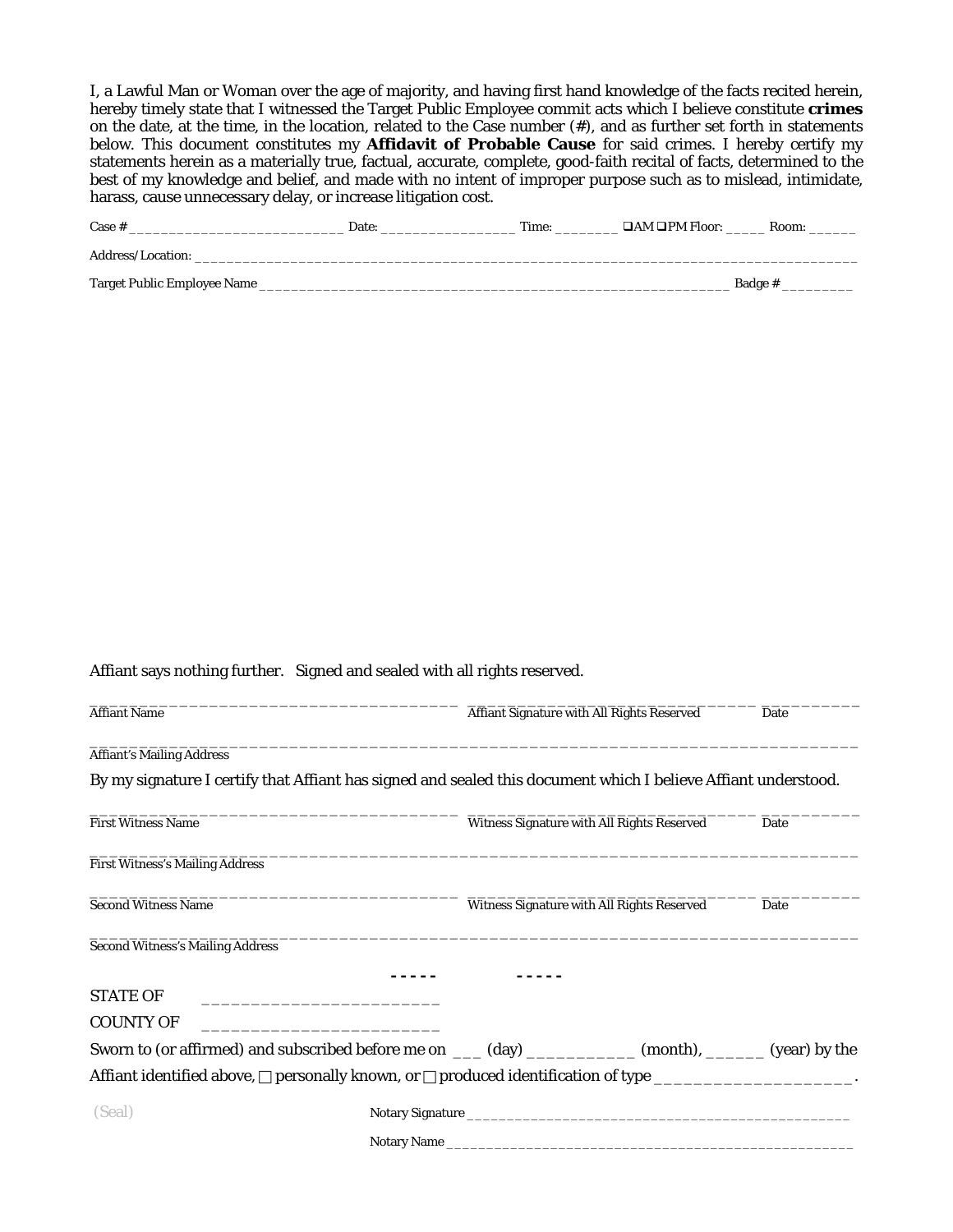## Verified Affidavit of Facts

I, a Lawful Man or Woman over the age of majority, and having first hand knowledge of the facts recited herein, hereby timely state that I witnessed the Target Public Employee commit acts which I believe constitute **crimes** on the date, at the time, in the location, related to the Case number (#), and as further set forth in statements below. This document constitutes my **Affidavit of Probable Cause** for said crimes. I hereby certify my statements herein as a materially true, factual, accurate, complete, good-faith recital of facts, determined to the best of my knowledge and belief, and made with no intent of improper purpose such as to mislead, intimidate, harass, cause unnecessary delay, or increase litigation cost.

|                  | Address/Location: _                                                                                                                                                                                                                                                                                                         |                                  |                                                                                                                                                                                                                                                                                                   |  |
|------------------|-----------------------------------------------------------------------------------------------------------------------------------------------------------------------------------------------------------------------------------------------------------------------------------------------------------------------------|----------------------------------|---------------------------------------------------------------------------------------------------------------------------------------------------------------------------------------------------------------------------------------------------------------------------------------------------|--|
|                  |                                                                                                                                                                                                                                                                                                                             |                                  | $Badge \#$                                                                                                                                                                                                                                                                                        |  |
|                  | I believe the Target violated the following Florida Statues. See supporting narrative marked "Other."                                                                                                                                                                                                                       |                                  |                                                                                                                                                                                                                                                                                                   |  |
|                  | □ Common Law Fraud (a material false statement made<br>with an intent to deceive, a victim's reliance on the<br>statement, and damages)<br>□ 760.51 Violation of Constitutional rights; threats,<br>intimidation                                                                                                            | investigation.                   | □ 837.021 Perjury by contradictory statements.<br>□ 837.05 False reports to law enforcement authorities.<br>□ 837.055 False information to law enforcement during<br>□ 837.06 False official statements.                                                                                          |  |
|                  | □ 775.0875 Unlawful taking, possession, or use of law<br>enforcement officer's firearm; crime reclassification;<br>penalties.                                                                                                                                                                                               | □ 838.015 Bribery.<br>behavior.  | □ 838.016 Unlawful compensation or reward for official                                                                                                                                                                                                                                            |  |
|                  | □ 775.31 Facilitating or furthering terrorism; felony or<br>misdemeanor reclassification.<br>□ 782.04 Murder.<br>□ 782.051 Attempted felony murder.<br>□ 782.07 Manslaughter; aggravated manslaughter of an<br>person or disabled<br>elderly<br>adult;<br>aggravated<br>manslaughter of a child; aggravated manslaughter of | information.                     | $\Box$ 838.021 Corruption by threat against public servant.<br>□ 838.022 Official misconduct.<br>$\Box$ 838.12 Bribery in athletic contests.<br>$\Box$ 838.15 Commercial bribe receiving.<br>□ 838.16 Commercial bribery.<br>□ 838.21 Disclosure or use of confidential criminal justice          |  |
|                  | an officer, a firefighter, an emergency medical<br>technician, or a paramedic.<br>□ 782.071 Vehicular homicide.<br>□ 782.072 Vessel homicide.<br>□ 784.011 Assault.                                                                                                                                                         | scrip.                           | □ 839.04 County officers not to speculate in county<br>warrants or certificates.<br>□ 839.05 Municipal officers not to speculate in municipal<br>□ 839.06 Collectors not to deal in warrants, etc.;                                                                                               |  |
| □<br>□<br>$\Box$ | 784.021 Aggravated assault.<br>784.03 Battery; felony battery.<br>784.045 Aggravated battery.<br>784.048 Stalking; definitions; penalties.<br>784.05 Culpable negligence.<br>□ 787.05 Unlawfully obtaining labor or services.<br>□ 787.06 Kidnapping, slavery, false imprisonment,                                          | removal.                         | □ 839.11 Extortion by officers of the state.<br>□ 839.12 Officer failing to keep record of costs.<br>□ 839.13 Falsifying records.<br>□ 839.14 Officer withholding records from successor.<br>$\Box$ 839.15 Judicial officer withholding records.<br>$\Box$ 839.16 Fraud of clerk in drawing jury. |  |
|                  | human trafficking.<br>□ 800.02 Unnatural and lascivious act.<br>□ 800.03 Exposure of sexual organs.<br>□ 800.04 Lewd or lascivious offenses committed upon or                                                                                                                                                               | to make sales.<br>qualification. | □ 839.17 Misappropriation of moneys by commissioners<br>□ 839.18 Penalty for officer assuming to act before                                                                                                                                                                                       |  |
|                  | in the presence of persons less than 16 years of age.<br>□ 810.08 Trespass in structure or conveyance.<br>□ 810.09 Trespass on property other than structure or<br>conveyance.                                                                                                                                              |                                  | $\Box$ 839.19 Failure to execute process generally.<br>$\Box$ 839.20 Refusal to execute criminal process.<br>□ 839.21 Refusal to receive prisoner.<br>□ 839.23 Officer taking insufficient bail.                                                                                                  |  |
|                  | □ 810.095 Trespass on school property with firearm or<br>other weapon prohibited.<br>□ 810.097 Trespass upon grounds or facilities of a<br>school; penalties; arrest.                                                                                                                                                       | officer.                         | $\Box$ 839.24 Penalty for failure to perform duty required of<br>$\Box$ 839.26 Misuse of confidential information.<br>$\Box$ 843.06 Neglect or refusal to aid peace officers.                                                                                                                     |  |

- □ [817.155](http://www.leg.state.fl.us/Statutes/index.cfm?App_mode=Display_Statute&Search_String=&URL=Ch0817/SEC155.HTM&Title=-%3E2007-%3ECh0817-%3ESection%20155#0817.155) Matters within jurisdiction of Department of State; false, fictitious, or fraudulent acts, statements, and representations prohibited; penalty; statute of limitations.
- **a** [817.29](http://www.leg.state.fl.us/Statutes/index.cfm?App_mode=Display_Statute&Search_String=&URL=Ch0817/SEC29.HTM&Title=-%3E2007-%3ECh0817-%3ESection%2029#0817.29) Cheating.
- $\boxed{9}$   $\boxed{817.49}$  $\boxed{817.49}$  $\boxed{817.49}$  False reports of commission of crimes; penalty.
- □ [817.568](http://www.leg.state.fl.us/Statutes/index.cfm?App_mode=Display_Statute&Search_String=&URL=Ch0817/SEC568.HTM&Title=-%3E2007-%3ECh0817-%3ESection%20568#0817.568) Criminal use of personal identification information.
- □ [817.5681](http://www.leg.state.fl.us/Statutes/index.cfm?App_mode=Display_Statute&Search_String=&URL=Ch0817/SEC5681.HTM&Title=-%3E2007-%3ECh0817-%3ESection%205681#0817.5681) Breach of security concerning confidential personal information in third-party possession; administrative penalties.
- □ [817.569](http://www.leg.state.fl.us/Statutes/index.cfm?App_mode=Display_Statute&Search_String=&URL=Ch0817/SEC569.HTM&Title=-%3E2007-%3ECh0817-%3ESection%20569#0817.569) Criminal use of a public record or public records information; penalties.
- □ [837.012](http://www.leg.state.fl.us/Statutes/index.cfm?App_mode=Display_Statute&Search_String=&URL=Ch0837/SEC012.HTM&Title=-%3E2007-%3ECh0837-%3ESection%20012#0837.012) Perjury when not in an official proceeding.
- [837.02](http://www.leg.state.fl.us/Statutes/index.cfm?App_mode=Display_Statute&Search_String=&URL=Ch0837/SEC02.HTM&Title=-%3E2007-%3ECh0837-%3ESection%2002#0837.02) Perjury in official proceedings.
- **06** Neglect or refusal to aid peace officers.
- 343.08 Falsely personating officer, etc.
- □ 843.085 Unlawful use of police badges or other indicia [of authority.](http://www.leg.state.fl.us/Statutes/index.cfm?App_mode=Display_Statute&Search_String=&URL=Ch0843/SEC085.HTM&Title=-%3E2007-%3ECh0843-%3ESection%20085#0843.085)
- 343.0855 Criminal actions under color of law or through use of simulated legal process.
- □ [843.14](http://www.leg.state.fl.us/Statutes/index.cfm?App_mode=Display_Statute&Search_String=&URL=Ch0843/SEC14.HTM&Title=-%3E2007-%3ECh0843-%3ESection%2014#0843.14) Compounding felony.
- **a** [876.05](http://www.leg.state.fl.us/Statutes/index.cfm?App_mode=Display_Statute&Search_String=&URL=Ch0876/SEC05.HTM&Title=-%3E2007-%3ECh0876-%3ESection%2005#0876.05) Public employees; oath.
- □ [876.06](http://www.leg.state.fl.us/Statutes/index.cfm?App_mode=Display_Statute&Search_String=&URL=Ch0876/SEC06.HTM&Title=-%3E2007-%3ECh0876-%3ESection%2006#0876.06) Discharge for refusal to execute.
- □ [876.07](http://www.leg.state.fl.us/Statutes/index.cfm?App_mode=Display_Statute&Search_String=&URL=Ch0876/SEC07.HTM&Title=-%3E2007-%3ECh0876-%3ESection%2007#0876.07) Oath as prerequisite to qualification for public office.
- □ [876.08](http://www.leg.state.fl.us/Statutes/index.cfm?App_mode=Display_Statute&Search_String=&URL=Ch0876/SEC08.HTM&Title=-%3E2007-%3ECh0876-%3ESection%2008#0876.08) Penalty for not discharging.
- **a** [876.09](http://www.leg.state.fl.us/Statutes/index.cfm?App_mode=Display_Statute&Search_String=&URL=Ch0876/SEC09.HTM&Title=-%3E2007-%3ECh0876-%3ESection%2009#0876.09) Scope of law.
- □ [876.10](http://www.leg.state.fl.us/Statutes/index.cfm?App_mode=Display_Statute&Search_String=&URL=Ch0876/SEC10.HTM&Title=-%3E2007-%3ECh0876-%3ESection%2010#0876.10) False oath; penalty.
- **a** [876.32](http://www.leg.state.fl.us/Statutes/index.cfm?App_mode=Display_Statute&Search_String=&URL=Ch0876/SEC32.HTM&Title=-%3E2007-%3ECh0876-%3ESection%2032#0876.32) Treason.
- **a** [876.33](http://www.leg.state.fl.us/Statutes/index.cfm?App_mode=Display_Statute&Search_String=&URL=Ch0876/SEC33.HTM&Title=-%3E2007-%3ECh0876-%3ESection%2033#0876.33) Misprision of treason.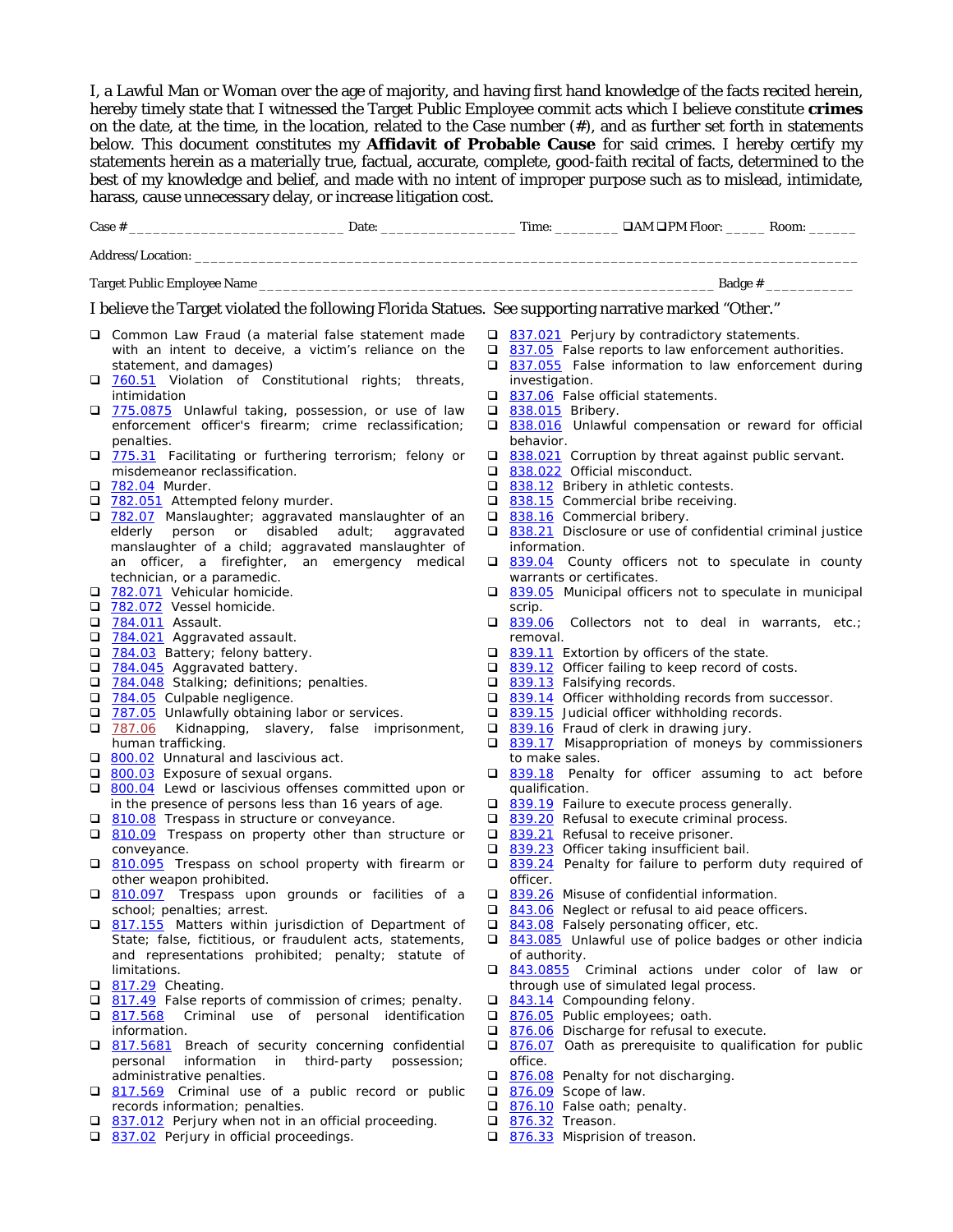- **a** [876.34](http://www.leg.state.fl.us/Statutes/index.cfm?App_mode=Display_Statute&Search_String=&URL=Ch0876/SEC34.HTM&Title=-%3E2007-%3ECh0876-%3ESection%2034#0876.34) Combination to usurp government.
- □ [876.35](http://www.leg.state.fl.us/Statutes/index.cfm?App_mode=Display_Statute&Search_String=&URL=Ch0876/SEC35.HTM&Title=-%3E2007-%3ECh0876-%3ESection%2035#0876.35) Combination against part of the people of the state.
- **a** [876.36](http://www.leg.state.fl.us/Statutes/index.cfm?App_mode=Display_Statute&Search_String=&URL=Ch0876/SEC36.HTM&Title=-%3E2007-%3ECh0876-%3ESection%2036#0876.36) Inciting insurrection.
- □ [876.37](http://www.leg.state.fl.us/Statutes/index.cfm?App_mode=Display_Statute&Search_String=&URL=Ch0876/SEC37.HTM&Title=-%3E2007-%3ECh0876-%3ESection%2037#0876.37) Sabotage prevention law; definitions.
- **a** [876.38](http://www.leg.state.fl.us/Statutes/index.cfm?App_mode=Display_Statute&Search_String=&URL=Ch0876/SEC38.HTM&Title=-%3E2007-%3ECh0876-%3ESection%2038#0876.38) Intentional injury to or interference with property.
- **D** [876.40](http://www.leg.state.fl.us/Statutes/index.cfm?App_mode=Display_Statute&Search_String=&URL=Ch0876/SEC40.HTM&Title=-%3E2007-%3ECh0876-%3ESection%2040#0876.40) Attempts.
- **a** [876.41](http://www.leg.state.fl.us/Statutes/index.cfm?App_mode=Display_Statute&Search_String=&URL=Ch0876/SEC41.HTM&Title=-%3E2007-%3ECh0876-%3ESection%2041#0876.41) Conspirators.
- **a** [876.42](http://www.leg.state.fl.us/Statutes/index.cfm?App_mode=Display_Statute&Search_String=&URL=Ch0876/SEC42.HTM&Title=-%3E2007-%3ECh0876-%3ESection%2042#0876.42) Witnesses' privileges.
- □ [876.43](http://www.leg.state.fl.us/Statutes/index.cfm?App_mode=Display_Statute&Search_String=&URL=Ch0876/SEC43.HTM&Title=-%3E2007-%3ECh0876-%3ESection%2043#0876.43) Unlawful entry on property.
- **B** [876.44](http://www.leg.state.fl.us/Statutes/index.cfm?App_mode=Display_Statute&Search_String=&URL=Ch0876/SEC44.HTM&Title=-%3E2007-%3ECh0876-%3ESection%2044#0876.44) Questioning and detaining suspected persons.
- Other:
- □ [876.45](http://www.leg.state.fl.us/Statutes/index.cfm?App_mode=Display_Statute&Search_String=&URL=Ch0876/SEC45.HTM&Title=-%3E2007-%3ECh0876-%3ESection%2045#0876.45) Closing and restricting use of highway.
- □ [876.46](http://www.leg.state.fl.us/Statutes/index.cfm?App_mode=Display_Statute&Search_String=&URL=Ch0876/SEC46.HTM&Title=-%3E2007-%3ECh0876-%3ESection%2046#0876.46) Penalty for going upon closed or restricted highway.
- □ [895.02](http://www.leg.state.fl.us/Statutes/index.cfm?App_mode=Display_Statute&Search_String=&URL=Ch0895/SEC02.HTM&Title=-%3E2007-%3ECh0895-%3ESection%2002#0895.02) Racketeering Definitions. (RICO)
- □ [895.03](http://www.leg.state.fl.us/Statutes/index.cfm?App_mode=Display_Statute&Search_String=&URL=Ch0895/SEC03.HTM&Title=-%3E2007-%3ECh0895-%3ESection%2003#0895.03) Prohibited activities and defense. (RICO)
- □ [895.04](http://www.leg.state.fl.us/Statutes/index.cfm?App_mode=Display_Statute&Search_String=&URL=Ch0895/SEC04.HTM&Title=-%3E2007-%3ECh0895-%3ESection%2004#0895.04) Criminal penalties and alternative fine. (RICO)
- **Q** [914.22](http://www.leg.state.fl.us/statutes/index.cfm?App_mode=Display_Statute&Search_String=&URL=Ch0914/SEC22.HTM&Title=-%3E2007-%3ECh0914-%3ESection%2022#0914.22) Tampering with a witness, victim, or informant.
- □ [914.23](http://www.leg.state.fl.us/statutes/index.cfm?App_mode=Display_Statute&Search_String=&URL=Ch0914/SEC23.HTM&Title=-%3E2007-%3ECh0914-%3ESection%2023#0914.23) Retaliating against a witness, victim, or informant.
- **Q** [918.12](http://www.leg.state.fl.us/statutes/index.cfm?App_mode=Display_Statute&Search_String=&URL=Ch0918/SEC12.HTM&Title=-%3E2007-%3ECh0918-%3ESection%2012#0918.12) Tampering with jurors.
- □ [918.13](http://www.leg.state.fl.us/statutes/index.cfm?App_mode=Display_Statute&Search_String=&URL=Ch0918/SEC13.HTM&Title=-%3E2007-%3ECh0918-%3ESection%2013#0918.13) Tampering with or fabricating physical evidence.

Affiant says nothing further. Signed and sealed with all rights reserved.

| <b>Affiant Name</b>                                                                                                                                                                                                                              |                                            | Affiant Signature with All Rights Reserved                                                                      |      |  |
|--------------------------------------------------------------------------------------------------------------------------------------------------------------------------------------------------------------------------------------------------|--------------------------------------------|-----------------------------------------------------------------------------------------------------------------|------|--|
| <b>Affiant's Mailing Address</b>                                                                                                                                                                                                                 |                                            |                                                                                                                 |      |  |
|                                                                                                                                                                                                                                                  |                                            | By my signature I certify that Affiant has signed and sealed this document which I believe Affiant understood.  |      |  |
| <b>First Witness Name</b>                                                                                                                                                                                                                        |                                            | Witness Signature with All Rights Reserved                                                                      | Date |  |
| <b>First Witness's Mailing Address</b>                                                                                                                                                                                                           |                                            |                                                                                                                 |      |  |
| <b>Second Witness Name</b>                                                                                                                                                                                                                       | Witness Signature with All Rights Reserved |                                                                                                                 | Date |  |
| <b>Second Witness's Mailing Address</b>                                                                                                                                                                                                          |                                            |                                                                                                                 |      |  |
|                                                                                                                                                                                                                                                  |                                            | Jurat                                                                                                           |      |  |
| <b>STATE OF</b><br>the control of the control of the control of the control of the control of the control of the control of the control of the control of the control of the control of the control of the control of the control of the control |                                            |                                                                                                                 |      |  |
| <b>COUNTY OF</b>                                                                                                                                                                                                                                 |                                            |                                                                                                                 |      |  |
|                                                                                                                                                                                                                                                  |                                            | Sworn to (or affirmed) and subscribed before me on ___ (day) __________ (month), _____ (year) by the            |      |  |
|                                                                                                                                                                                                                                                  |                                            | Affiant identified above, □ personally known, or □ produced identification of type ____________________________ |      |  |
| (Seal)                                                                                                                                                                                                                                           |                                            |                                                                                                                 |      |  |
|                                                                                                                                                                                                                                                  |                                            |                                                                                                                 |      |  |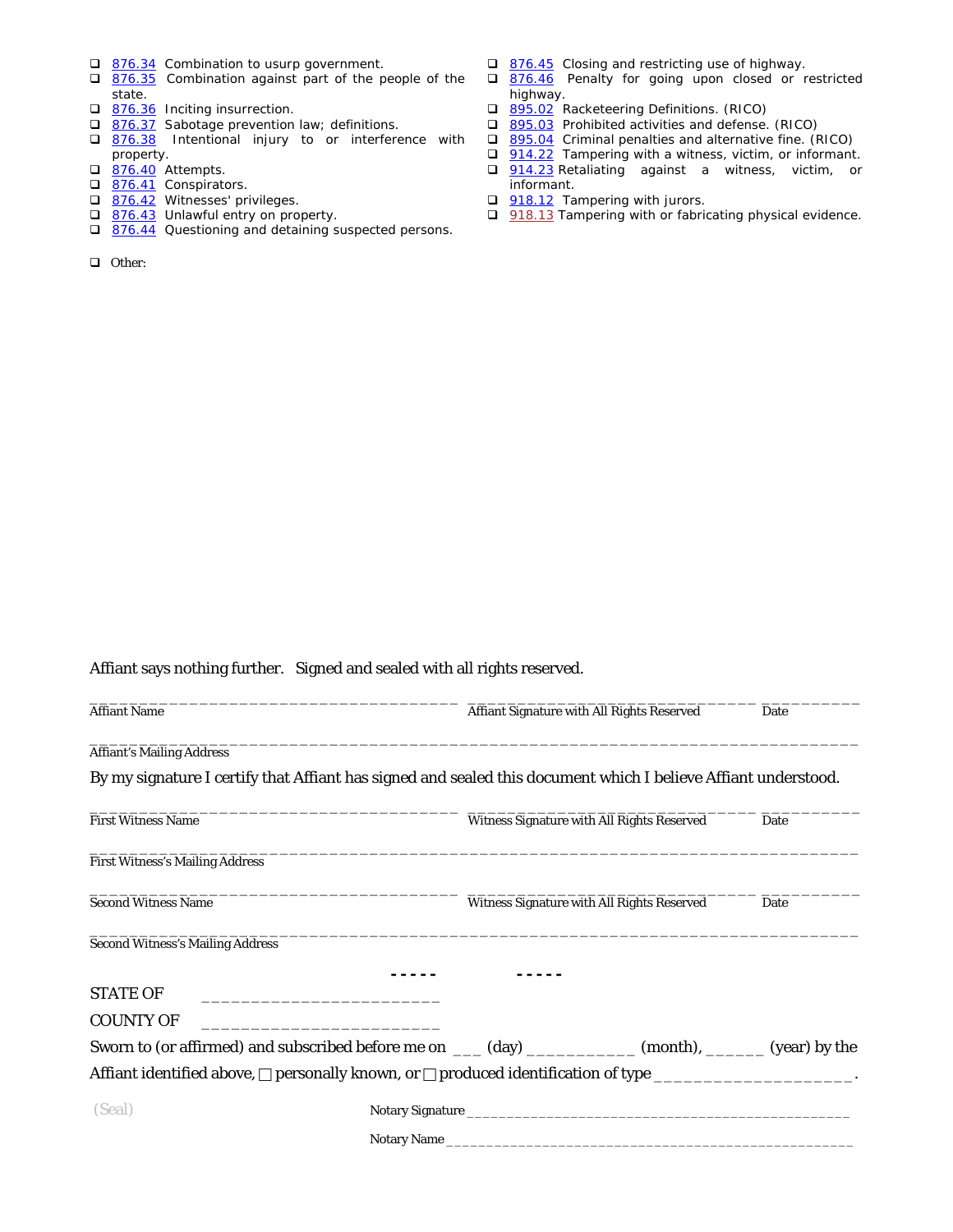## Verified Affidavit of Facts

I, a Lawful Man or Woman over the age of majority, and having first hand knowledge of the facts recited herein, hereby timely state that I witnessed the Target Public Employee commit acts which I believe constitute **crimes** on the date, at the time, in the location, related to the Case number (#), and as further set forth in statements below. This document constitutes my **Affidavit of Probable Cause** for said crimes. I hereby certify my statements herein as a materially true, factual, accurate, complete, good-faith recital of facts, determined to the best of my knowledge and belief, and made with no intent of improper purpose such as to mislead, intimidate, harass, cause unnecessary delay, or increase litigation cost.

| Case #                                                                                                   | Date: | Time: | $\Box$ AM $\Box$ PM Floor: | Room: |
|----------------------------------------------------------------------------------------------------------|-------|-------|----------------------------|-------|
| <b>Address/Location:</b>                                                                                 |       |       |                            |       |
| Target Public Employee Name                                                                              |       |       | Badge #                    |       |
| I believe the Target violated the following United States Code. See supporting narrative marked "Other." |       |       |                            |       |

- **Q** Perjury against his/her oath of office by subscribing to a material matter he/she knows to be false (18 U.S.C. Sec. 1621);
- □ Subornation of perjury by procuring another to commit perjury (18 U.S.C. Sec. 1622);
- $\Box$  Treason against the American People by levying war against their Constitution or aiding its enemies (Article III, Section 3; 18 U.S.C. Sec. 2381);
- $\Box$  Insurrection against the Constitution by inciting, assisting or engaging in rebellion against the Constitutional authority of the United States of America (18 U.S.C. Sec. 2383);
- □ Sedition/seditious conspiracy by conspiring to overthrow the Constitutional government or delay the execution of a law of the United States of America (18 U.S.C. Sec. 2384);
- □ Misprison of treason by failing to report treason when so noted (18 U.S.C. Sec. 2382);<br> **Q** Misprison of felony by failing
- by failing to report commission of a felony when so noted (18 U.S.C. Sec. 4);
- $\Box$  Impeding due exercise of rights by attempting to prevent, obstruct, impede or interfere with same (18 U.S.C. Sec. 1509);
- Extortion by obtaining property, funds or patronage under pretense of office (18 U.S.C. Sec. 872);
- $\Box$  Money laundering by conducting or attempting to conduct a financial transaction with the proceeds of an unlawful activity (18 U.S.C. Sec. 1956);
- Blackmail by threatening to inform and the contrast a consideration for not informing, against any violation of any law for the purpose of demanding or receiving money or other value (18 U.S.C. Sec. 873);
- $\Box$  Fraud by a judge by falsifying or concealing a material fact, making a false representation, writing a false document, or having knowledge that a document is false (18 U.S.C. Sec. 1001);
- □ Making a false declaration before a United States court (18 U.S.C. Sec. 1623);
- □ Racketeering by conducting an ongoing enterprise of robbery, bribery, extortion, or threats of same (18 U.S.C. Sec. 1962);
- □ Conspiracy to offend or defraud the United States (18 U.S.C. Sec. 371);
- Influencing/injuring a court officer by threats or force (18 U.S.C. Sec. 1503);
- □ Bribery of a public official witness (circle one) by offering/promising something of value to influence an official act (18 U.S.C. Sec. 201);
- □ Obstructing a criminal investigation by preventing the communication of information relating to a violation of any criminal statute of the United States to a criminal investigator (18 U.S.C. 1510) by bribery;
- □ Stealing, altering, falsifying, removing or avoiding a court record with consequential impact on a judgment (18 U.S.C. Sec. 1506);
- $\Box$  Involuntary judgment by acknowledging or procuring

to be acknowledged any judgment in the name of any other person not privy or consenting to the same (18 U.S.C. Sec. 1506);

- $\Box$  Involuntary bail by acknowledging or procuring to be acknowledged any recognizance or bail in the name of any other person not privy or consenting to the same (18 U.S.C. Sec. 1506);
- Impeding a case filed under title 11 or in contemplation of such matter by impeding, obstructing or influencing any such case or contemplation by destroying, mutilating, altering, concealing, covering-up, falsifying, or making a false entry in any record, document, or tangible object (18 U.S.C. Esc. 1519);
- Impeding a matter under agency/department investigation, administration or jurisdiction by impeding, obstructing or influencing any such matter by destroying, mutilating, altering, concealing, coveringup, falsifying, or making a false entry in any record, document, or tangible object (18 U.S.C. Esc. 1519);
- □ Retaliation against a witness (18 U.S.C. Sec. 1513);
- □ Tampering with a witness (18 U.S.C. Sec. 1512);
- [Regarding a maritime jurisdiction (also see *Piracy* below)]
- $\Box$  Assault within the maritime jurisdiction (18 U.S.C. Sec. 113);
- $\Box$  Theft within the special maritime jurisdiction by obtaining something of value from a person or procuring the execution, endorsement, or signature and delivery of a negotiable instrument, draft, check or real or personal property under fraud or false pretenses (18 U.S.C. Sec. 1025);
- **Plunder** money, goods, merchandise, or other effects from or belonging to a vessel in distress within the admiralty and maritime jurisdiction of the United States (18 U.S.C. Sec. 1658);
- □ [Regarding a foreign official]
- □ "'Foreign Government' means the government of a foreign country, irrespective of recognition by the U.S. (18 U.S.C. 1116);
- $\Box$  Assaulting a foreign official by striking, imprisoning, coercing, threatening, intimidating or offering violence to a foreign official or official guest (18 U.S.C. Sec. 112);
- $\Box$  Extortion of a foreign official by threatening assault (18 U.S.C. Sec. 878)
- □ [10 years imprisonment]
- **Plunder** money, goods, merchandise, or other effects from or belonging to a vessel in distress within the admiralty and maritime jurisdiction of the United States (18 U.S.C. Sec. 1658);
- □ [20 years imprisonment]
- □ Aiding / abetting slavery by holding, returning or arresting any person to return him/her to peonage (13<sup>th</sup> Amendment; 18 U.S.C. Sec. 1581);